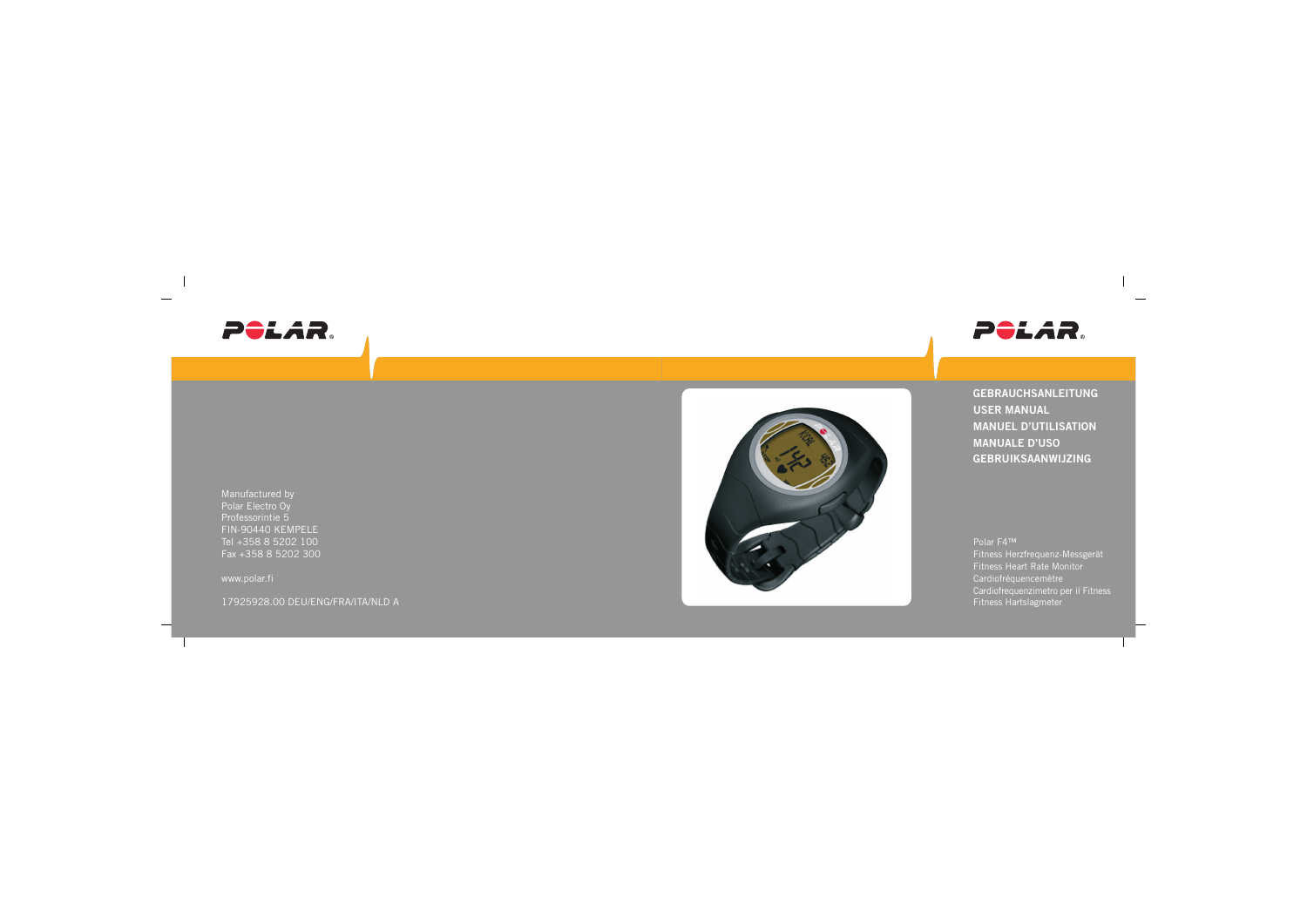Congratulations on your purchase of a new Polar F4™ Fitness Heart Rate Monitor!

The Polar F4 heart rate monitor is easy to use and an ideal training buddy for many reasons.

- It shows you the date, exercise duration, time spent in target heart rate zone, your average and maximum heart rates and your calorie expenditure after each exercise session.
- It reminds you to exercise at least every three days.
- It has an easy to use, two-button functionality.
- It has a large easy to read display.

Why should you use a heart rate monitor?

- A heart rate monitor helps you to train at your ideal pace.
- A heart rate monitor maximizes the benefits of exercise in a limited amount of time.
- A heart rate monitor provides you with objective information. Are you on the right track with your training? Are you improving?
- A heart rate monitor provides you with immediate feedback; this is why it is an ideal training partner for you!

The Polar F4 heart rate monitor provides you a reliable and convenient way to measure your heart rate wirelessly. It measures the electrocardiogram (ECG). You can use the wrist unit to conveniently view your heart rate and other information while walking, cycling, cross-country skiing, or performing any other exercise without disturbing your exercise rhythm. Professional athletes and amateurs alike have relied on the information provided by their Polar heart rate monitor for decades, so why shouldn't you?

Read on to find out how to get the most out of your new training buddy!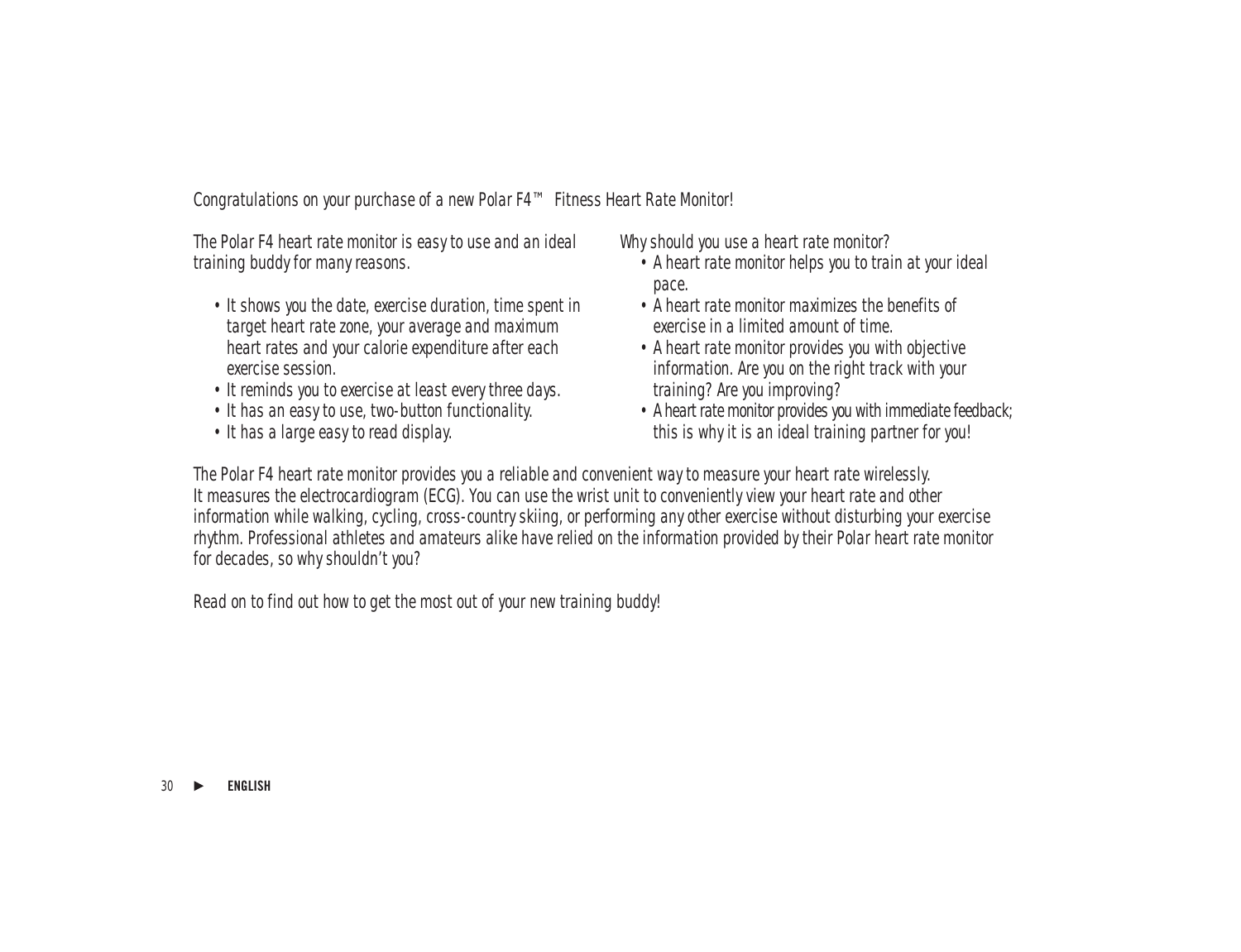### **POLAR F4 QUICK GUIDE**



Switch the unit on by pressing any of the buttons. Press OK to start the Basic Settings (SETTINGS is displayed). Enter the Basic Settings information (time mode, time of day, date, units for weight and height, your weight, height, age, and gender). Adjust the values with the SET button and accept your selection with the OK button. For further information, see chapter 2. Basic Settings, page 37.

**1. SETTINGS**

Press OK $\blacktriangledown$ 

**2. TIME MODE?** Select 12h or 24h time mode with SETPress OK

If you chose 12h time mode select AM or PM with SET

Press OK

 $\blacksquare$ **3. TIME OF DAY**Select the hours with SET

Press OK

Select the minutes with SET

Press OK $\overline{\mathbf{v}}$ 

**4. SET DATE**Select MONTH/DATE with SET

Press OK

Select DATE/MONTH with SET

Press OK

Select YEAR with SET

Press OK $\overline{\mathbf{v}}$ 

**5. UNIT**Select POUNDS (lb/ft)/ KILOGRAMS (kg/cm) with SET

Press OK $\blacksquare$ 

**6. USER SETTINGS**Select your WEIGHT with SET

Pre<u>ss</u> OK

Select your HEIGHT with SET

Press OK $\blacksquare$ 

Select your AGE with SET

Press OKv

Select FEMALE/MALE with SET

Pre<u>ss</u> OK

**7. SETTINGS OK**

You have now completed the Basic Settings and the unit is ready to be taken into use.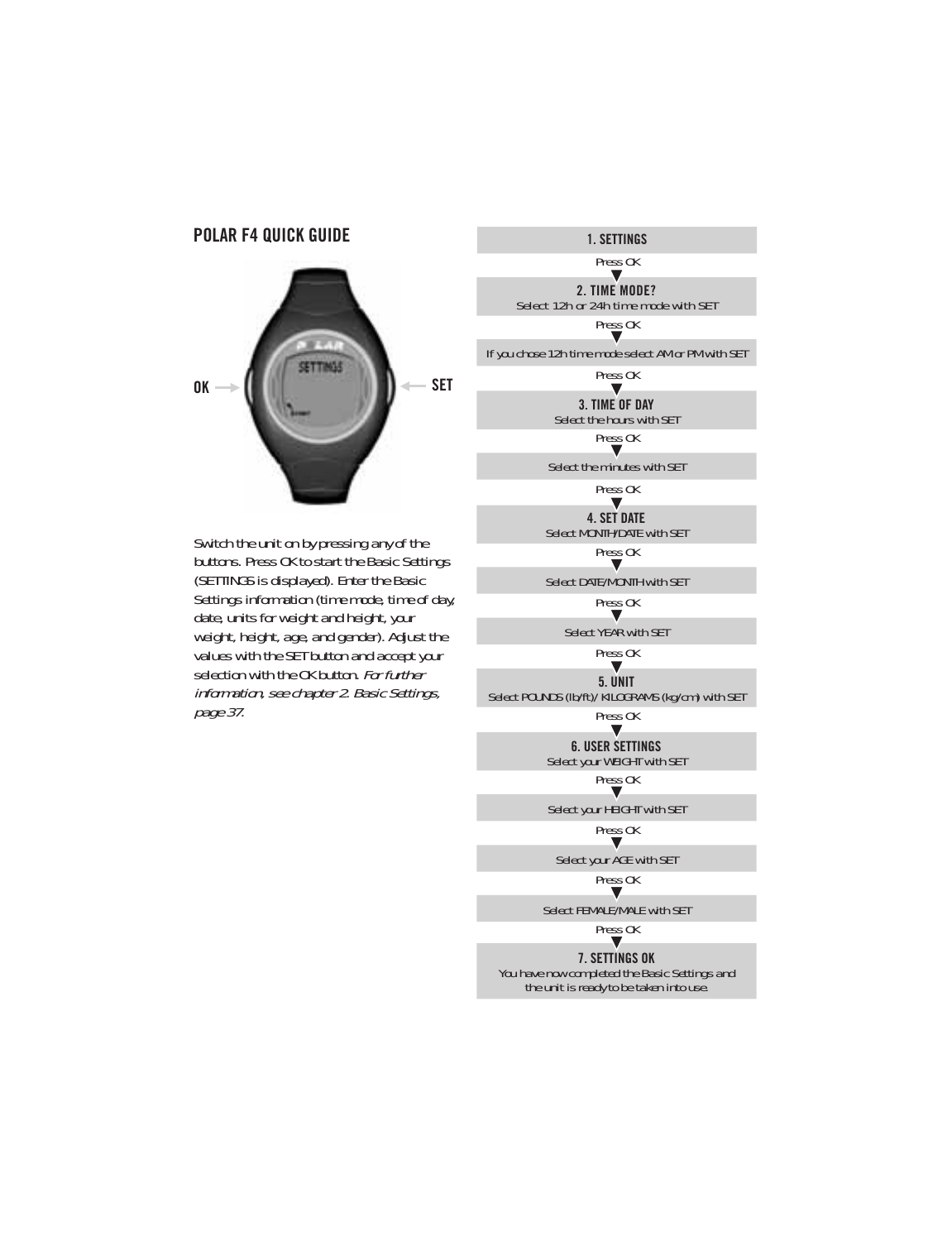# **CONTENTS**

|                  |     | 1. INTRODUCTION TO THE F4 HEART RATE MONITOR  33 |  |
|------------------|-----|--------------------------------------------------|--|
|                  | 11  |                                                  |  |
|                  |     | 1.2 WRIST UNIT BUTTONS AND SYMBOLS  34           |  |
|                  |     |                                                  |  |
| $\overline{2}$ . |     |                                                  |  |
| 3.               |     |                                                  |  |
|                  | 3.1 | HOW TO PUT YOUR TRANSMITTER ON AND               |  |
|                  |     | START RECORDING YOUR EXERCISE DATA  38           |  |
|                  |     |                                                  |  |
|                  |     | 3.3 HOW TO STOP AND REVIEW THE EXERCISE          |  |
|                  |     |                                                  |  |
| 4.               |     | <b>CHECKING SAVED EXERCISE INFORMATION  41</b>   |  |
|                  | 41  |                                                  |  |
|                  |     |                                                  |  |
| 5.               |     |                                                  |  |
|                  | 51  | <b>HEART RATE LIMITS SETTINGS  43</b>            |  |
|                  |     |                                                  |  |
|                  |     |                                                  |  |
|                  | 5.4 | USER INFORMATION SETTINGS  45                    |  |

|                                   | 5.6 TRANSFERRING SETTINGS FROM YOUR                                        |  |
|-----------------------------------|----------------------------------------------------------------------------|--|
|                                   |                                                                            |  |
|                                   |                                                                            |  |
|                                   | 8.1 INTERFERENCE DURING EXERCISE  49<br>8.2 MINIMIZING POSSIBLE RISKS WHEN |  |
| 9. FREQUENTLY ASKED QUESTIONS  51 |                                                                            |  |
|                                   |                                                                            |  |
|                                   | 11. LIMITED POLAR INTERNATIONAL GUARANTEE  53                              |  |
|                                   |                                                                            |  |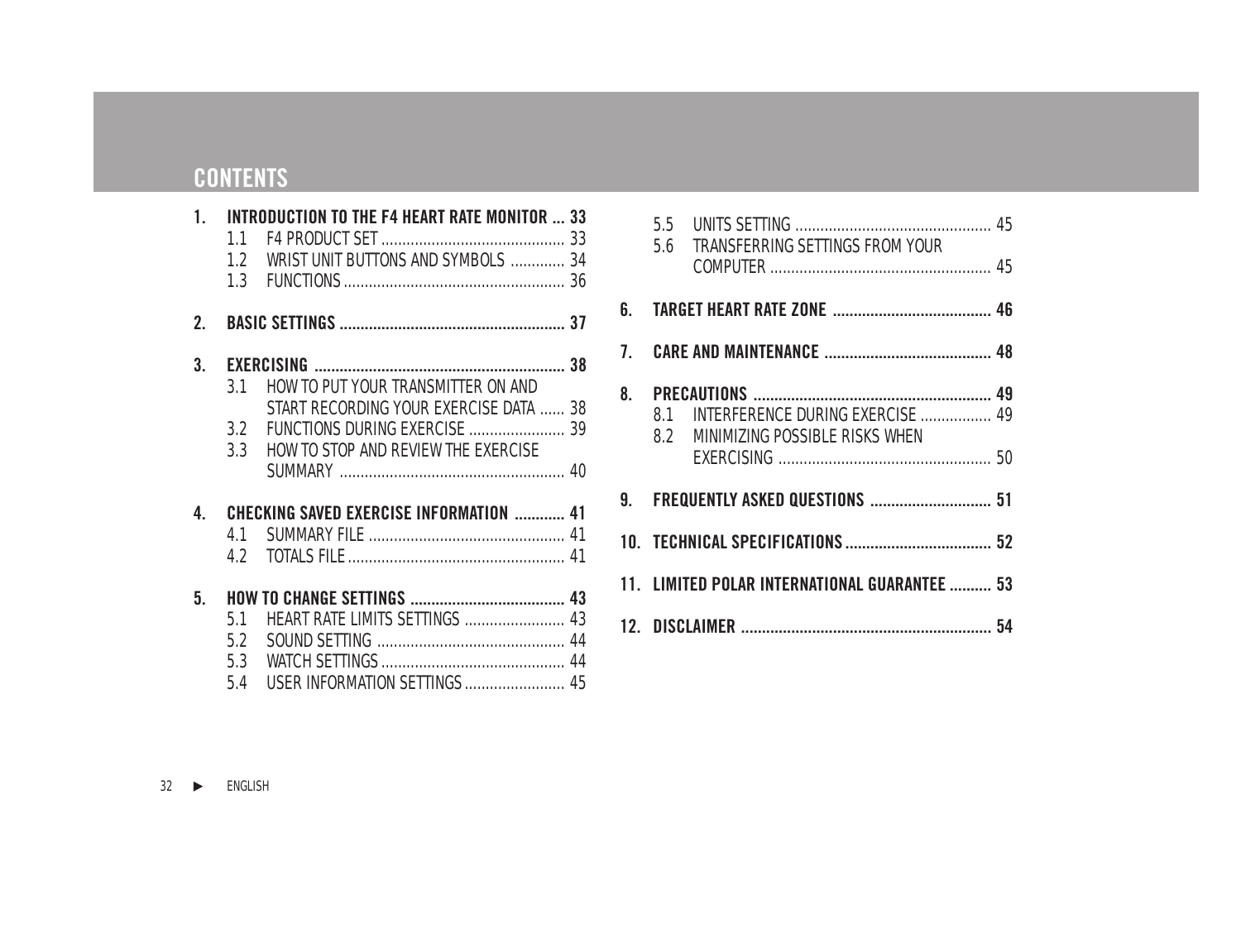# **1. INTRODUCTION TO THE F4 HEART RATE MONITOR**

## **1.1 F4 PRODUCT SET**

The Polar F4 heart rate monitor set consists of the following items:



**The wrist unit** displays your heart rate, calories expended, and exercise time. You can also wear it as a watch.

Wear **the transmitter** while exercising. The electrode areas are on the back of the transmitter. The electrodes detect your heart rate continuously and transmit it to the wrist unit.

**The elastic strap** holds the transmitter around your chest.

This **user manual** contains necessary information on using your Polar F4 heart rate monitor.

### **Polar Web Services**

Polar Fitness Trainer (www.PolarFitnessTrainer.com) is a complete web service tailored to support your exercise. Free registration gives you access to the exercise diary, tests & calculators, reports and useful articles. Moreover, you can get latest product tips and support online at www.polar.fi/fitness.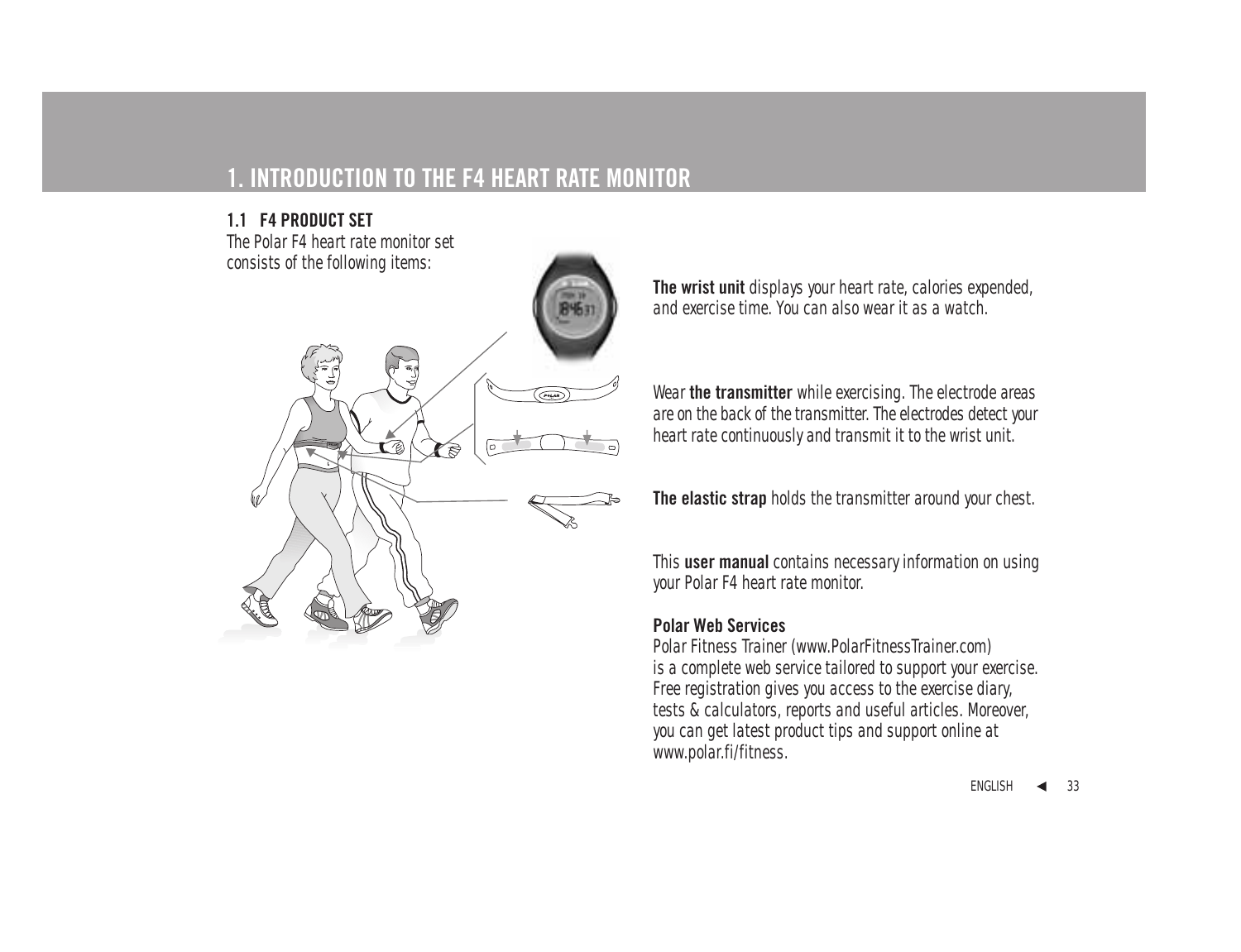## **1.2 WRIST UNIT BUTTONS AND SYMBOLS**

### **OK button**

- Starts and stops the heart rate measurement
- Enters the displayed menu and setting
- Moves back to the main mode in the Summary and Totals menu
- Accepts the settings
- Switches the alarm and snooze off

**Note:** By pressing and holding the OK button, you can return to the Time of Day display from any menu except while you are recording your exercise.



#### **SET button**

- Moves to the following mode or display
- Increases the selected value
- Snoozes the alarm for 10 minutes

By pressing and holding the SET button

- In the Time of Day display the  $\lambda$  key lock can be switched ON/OFF
- In the Totals menu an individual value can be reset
- In the Exercise mode the target zone alarm can be switched ON/OFF



## **Heart Touch**

In the Exercise mode, you can see the time of day by bringing the wrist unit close to the Polar logo on the transmitter.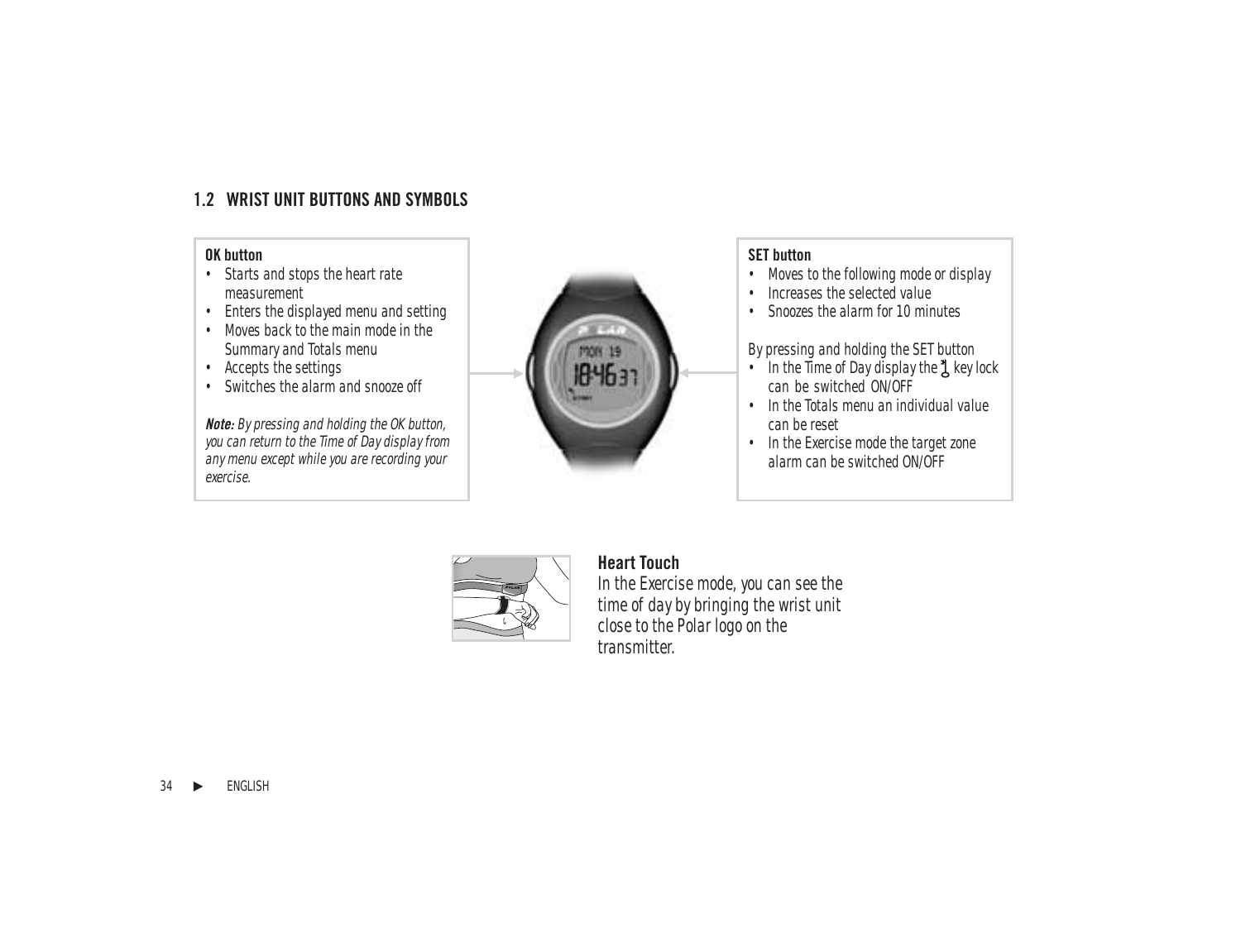

The blinking **heart symbol** indicates that your heart rate is being measured.

- The **sound symbol** indicates that
	- the Target Heart Rate Alarm is on (Exercise mode).
	- the Alarm is on (Time of Day mode). Pressing the SET button snoozes the alarm for ten minutes. Press the OK button to stop the alarm.



The **fitness bullets** indicate the time you have spent on the target heart rate zone. For further information, see the section Functions during exercise on page 39.

The **watch symbol** indicates the time of day in the Exercise mode.



%

Your heart rate is displayed as a percentage of your maximum heart rate  $(HR$ <sub>MAX</sub><sup>2</sup>.



 $\blacksquare$  LOW

**MOVE YOUR** 

18:00as  $\sum_{\text{c} \text{rad}}$ 

 $E = OK$ 

#### **Weekday indicators**

 $MON = Monday$ ,  $TUE = Tuesday$ .  $WED = Wednesday$ , THU = Thursday,  $FRI = Fridav$ ,  $SAT = Saturdav$ .  $SUN = Sundav$ 

The **key lock symbol** indicates that Þ the buttons are locked in the Time of Day display. By pressing and holding the SET button, you can lock the buttons. The following text will scroll on the display: HOLD TO LOCK, LOCKED. Unlock by pressing and holding the SET button again. HOLD TO UNLOCK, UNLOCKED scrolls on the display.

The **battery symbol** indicates that the wrist unit battery is low. For further information, see the section Care and Maintenance on page 48.

#### Automatic **exercise reminder text**

appears when three days have passed since your most recent exercise. This reminder appears every full hour on the display when the time of day is displayed.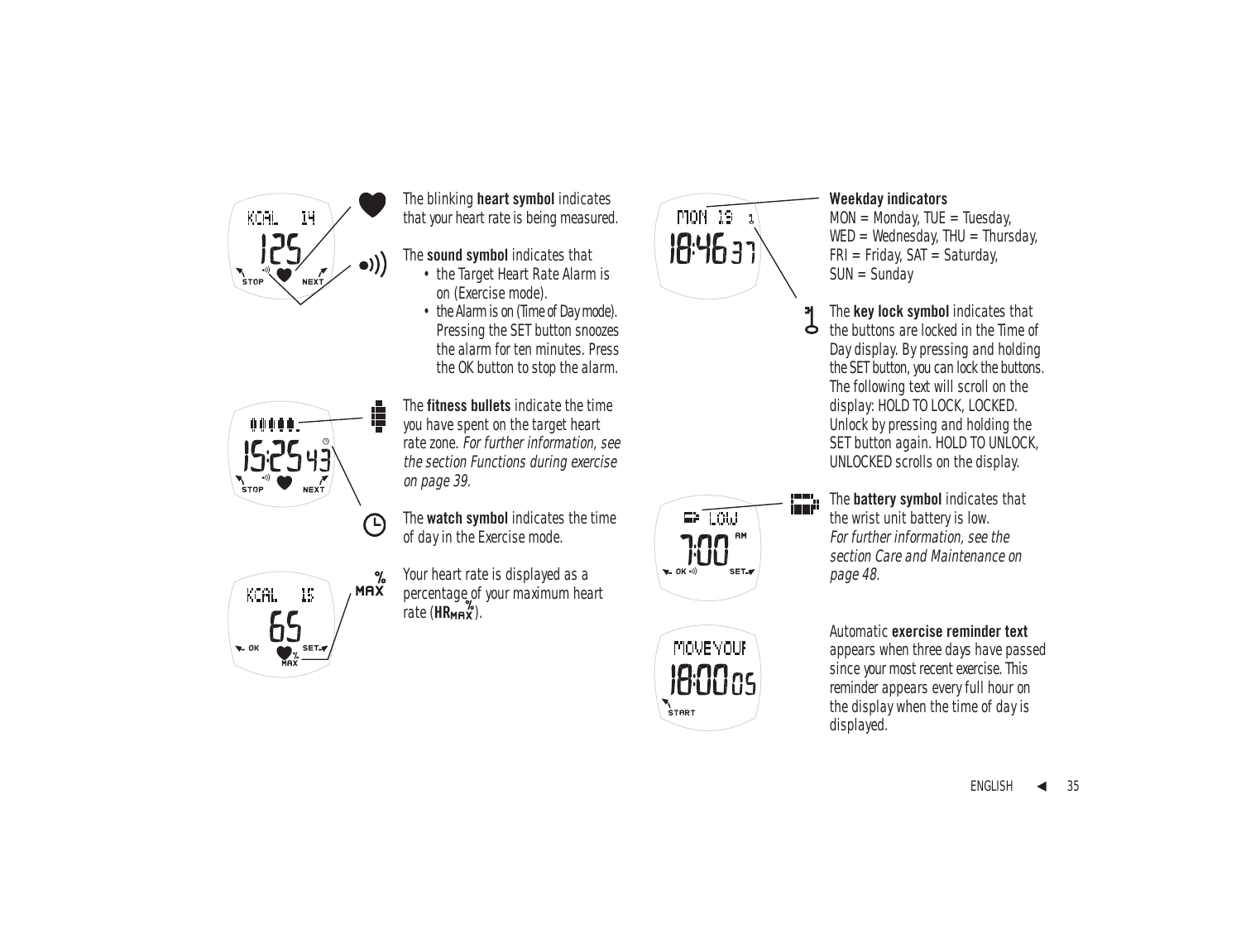### **1.3 FUNCTIONS**

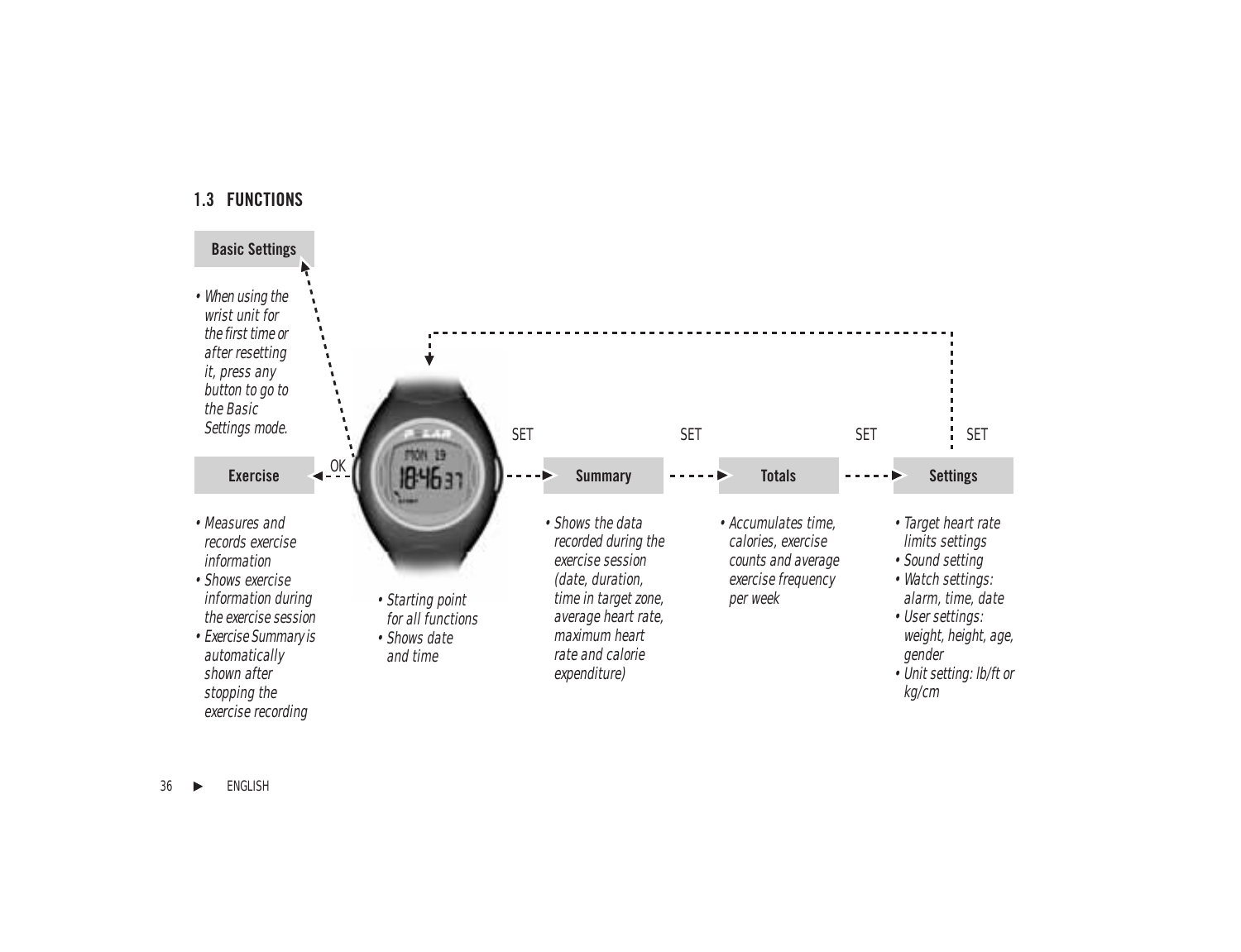# **2. BASIC SETTINGS**

You only need to activate the blank wrist unit once or after resetting it. Once activated, the wrist unit cannot be switched off.

It is important that you be precise with the Basic Settings, especially when setting your weight, height, age and gender, as they have an impact on the accuracy of the measuring values, such as the target heart rate limits and calorie expenditure.

Alternatively you can transfer your Basic Settings to the wrist unit from the PC. For further information, see the section Transferring Settings From Your Computer on page 45.

- 1. Activate the wrist unit by pressing any button.
- 2. **SETTINGS** is displayed. Press OK to go to Basic Settings.
- 3. **TIME MODE?:** Select **12 h** or **24 h** time mode by pressing SET. Press OK to accept your selection. **TIME OF DAY** is displayed. **12 h:** the time is displayed from 1 to 12 AM or PM.
	- Press SET to select **AM** or **PM**. Press OK.
	- Press SET to select the **HOURS**. Press OK.
	- Press SET to select the **MINUTES**. Press OK.
	- **24 h:** the time is displayed from 0 to 23 hours. In the date setting the day is set first and then the month.
	- Press SET to select the **HOURS**. Press OK.
	- Press SET to select the **MINUTES**. Press OK.
- 4. **SET DATE:** Press SET to select the **MONTH** or **DAY**. Press OK.
	- Press SET to select the **DAY** or **MONTH**. Press OK.
	- Press SET to select the **YEAR**. Press OK.
- 5. **UNITS** for weight and height: Press SET to select pounds and feet (lb/ft) or kilograms and centimeters (kg/cm). Press OK.
- 6. **WEIGHT:** Press SET to select your weight. Press OK.
- 7. **HEIGHT:** Press SET to select your height. Press OK. **Note:** If you selected lb/ft as your units, you first set feet and then inches.
- 8. **AGE:** Press SET to select your age. Press OK.
- 9. **SEX:** Press SET to select **FEMALE** or **MALE**. Press OK. The wrist unit displays **SETTINGS OK** and goes to the Time of Day Display after 3 seconds.

If you prefer to change some of your settings after accepting the Basic Settings, you can do it in Settings mode. For further information, see the section How to Change Settings on page 43.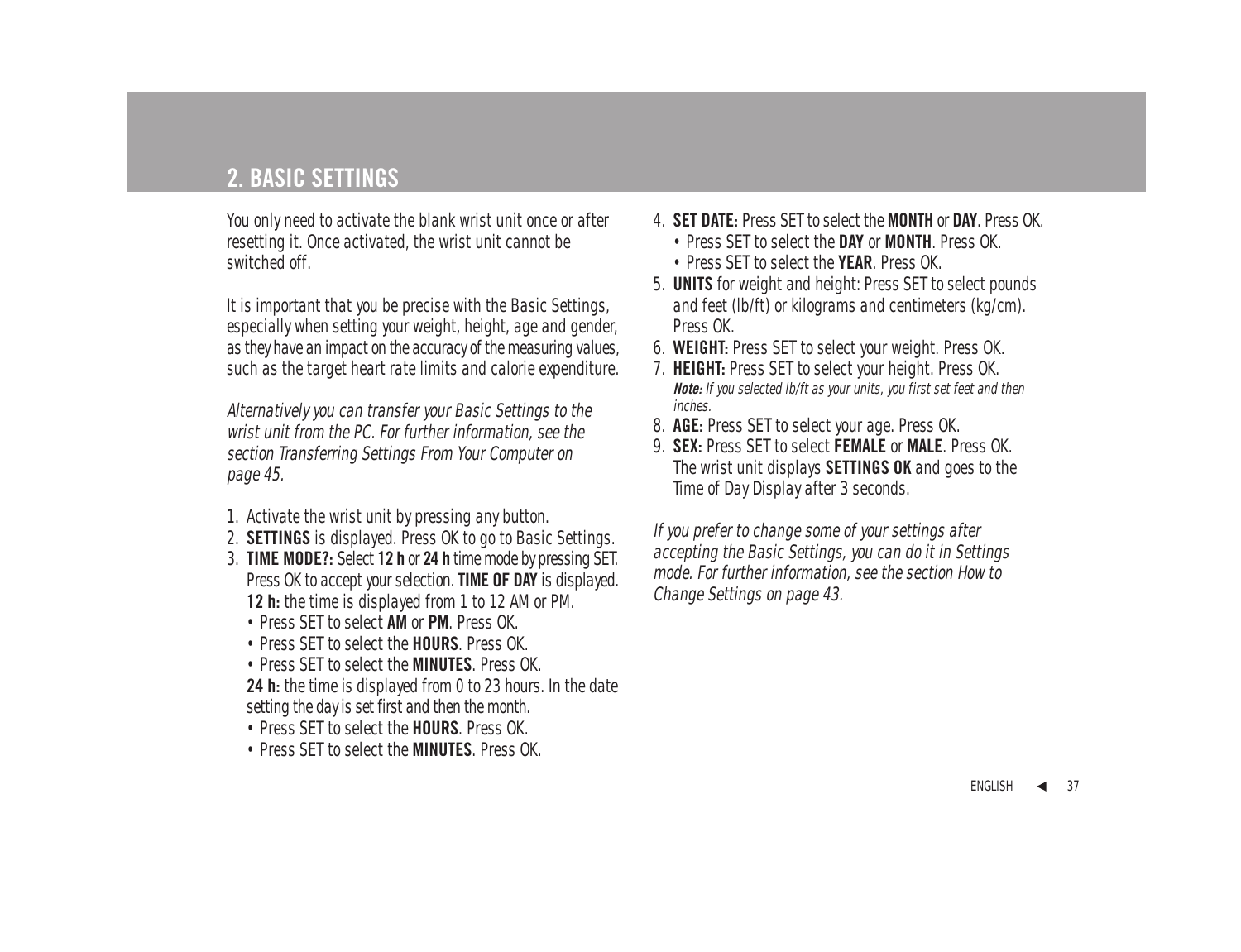# **3. EXERCISING**

To measure your heart rate, you need to wear the transmitter. The wrist unit records the exercise information (date, duration, time spent in target heart rate zone, average heart rate, maximum heart rate and expended calories) during your exercise session.

**Note:** The default settings of the target heart rate limits are calculated according to your Basic Settings. You can learn more about target heart rate zones in the section Target Heart Rate Zone on page 46. This information will help you to exercise at the right level. For further information on how to set the target heart rate limits, see the section How to Change Settings on page 43.

### **3.1 HOW TO PUT YOUR TRANSMITTER ON AND START RECORDING YOUR EXERCISE DATA**

Keep the wrist unit within 3 feet/1 meter of your transmitter. Check that you are not near other people wearing heart rate monitors or any source of electromagnetic disturbance. For further information on interference, see the section Precautions on page 49.







- 1. Attach one end of the transmitter to the elastic strap.
- 2. Adjust the transmitter's strap length to fit snugly and comfortably. Secure the strap around your chest, just below the chest muscles, and buckle the strap to the transmitter.
- 3. Lift the transmitter off your chest and moisten the two grooved electrode areas on the back. Check that the wet electrode areas are firmly against your skin and that the Polar logo is in a central, upright position.
- 4. Wear the wrist unit as a watch and press OK to start recording your exercise data. Your heart rate and the heart symbol  $\bullet$  appear in a few seconds.



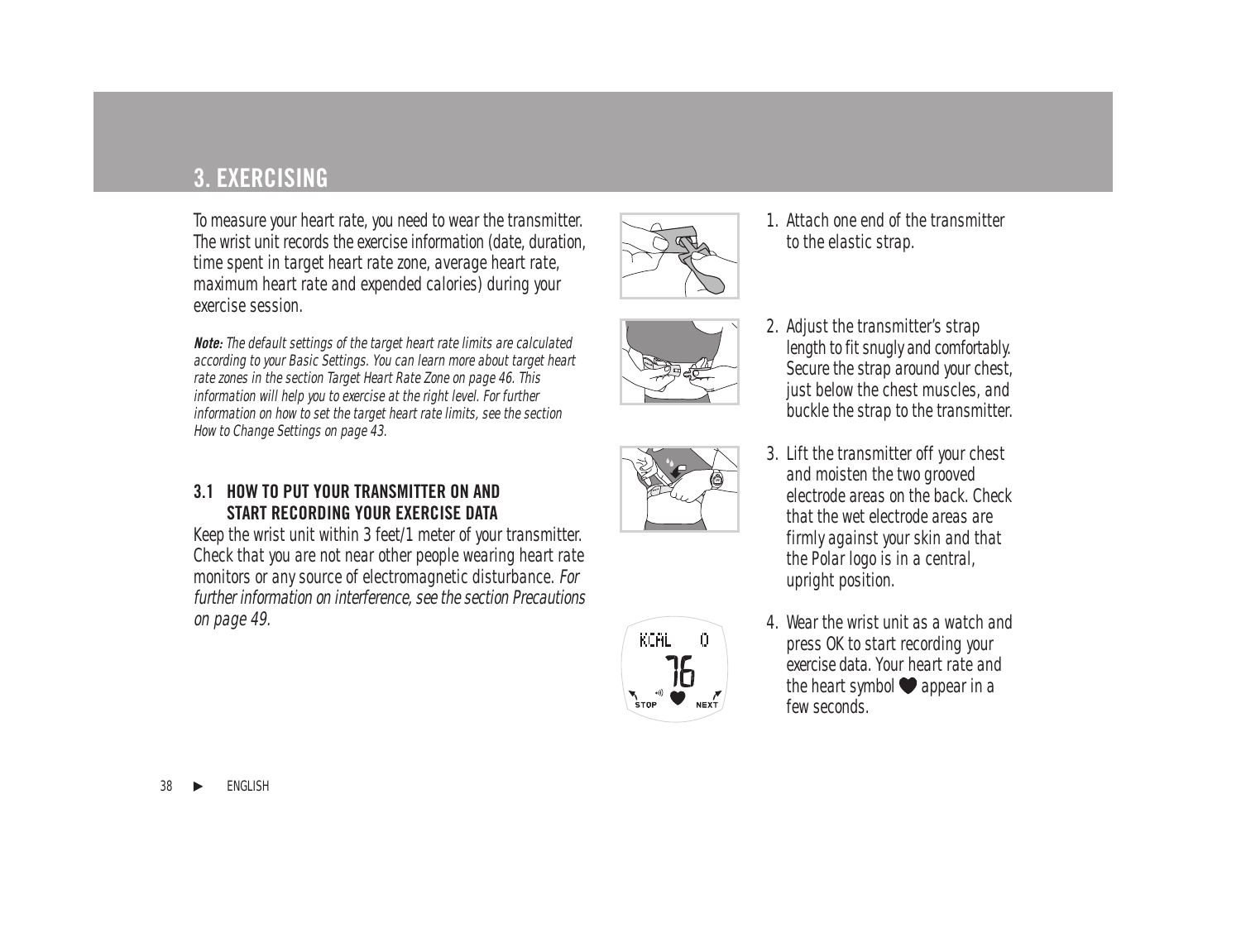## **3.2 FUNCTIONS DURING EXERCISE**



### **Checking the Time of Day**

Bring the wrist unit near the Polar logo on the transmitter. The time of day is displayed for three seconds. Or you can press the SET button until you see the Time of Day display.

## **Checking Exercise Duration, Heart Rate Limits and Calories**

Press the SET button to browse the following information:



**Accumulated exercise calories (Cal/Kcal)**

**Heart rate (bpm or**  $(HR_{MR}x^{\%}))$ 

If the numbers flash, you are outside your target heart rate zone.



### **Heart rate limits**

**Exercise duration (hh:mm ss)**

## **Heart rate limits**

Providing that you have set your age in the Basic Settings mode, the unit gives you your personal target heart rate

limits. These are the limits you can see on the upper row of the display. If you have not set your age, you can do it in the Settings mode. For further information on determining your personal target heart rate limits, see the section Target Heart Rate Zone on page 46.

The heart symbol in the line moves according to your heart rate. If there is no heart symbol in the line, your heart rate is either below or above your limits. An alarm sounds when you are outside the limits, if the heart rate zone alarm is on.

## **Turning the Heart Rate Zone Alarm ...**) On or Off

Press and hold the SET button until the alarm is turned on or off. The alarm symbol  $\bullet$ )) is displayed when the alarm is on.



## **Fitness bullets**

There are six fitness bullets. Each represents 10 minutes in the target heart rate zone, equaling one hour in total if all the bullets appear. When you are in the target heart rate zone, the 1st bullet starts to blink. When 10 minutes is up, the next bullet starts to blink and so on. When you are not in the target zone, the blinking bullet disappears.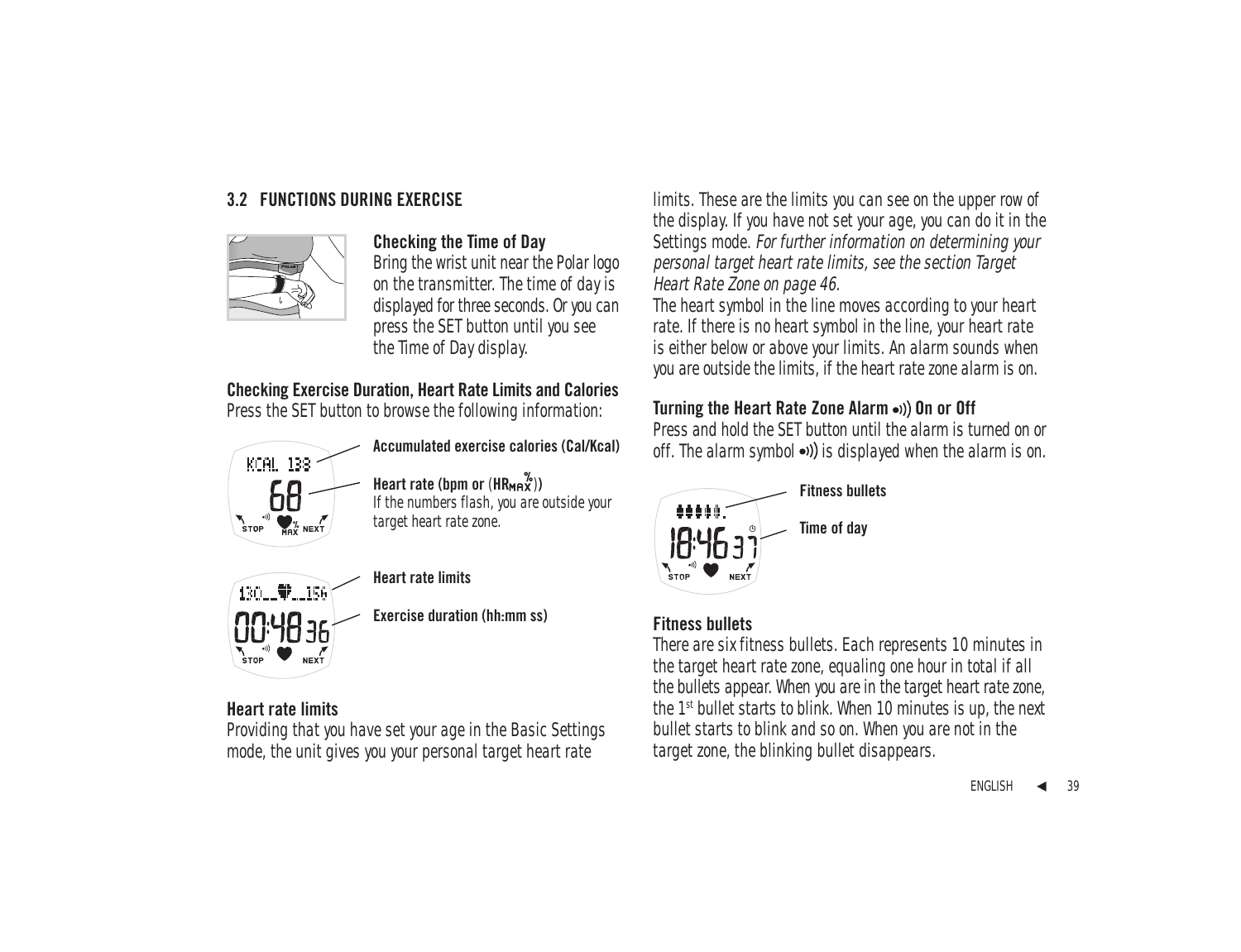## **3.3 HOW TO STOP AND REVIEW THE EXERCISE SUMMARY**

**Note:** The following information is only available if you have used the transmitter belt during your exercise session.

Press the OK button to stop the recording of the exercise data. The SUMMARY view is automatically displayed. Each result is displayed for 3 seconds.

The following information is shown in the Exercise Summary.



**DURATION** Exercise duration (hh:mm ss)

**IN ZONE** Exercise time in the target heart rate zone (hh:mm ss)

**AVG. HR** Average heart rate of the exercise session (bpm)



**MAX HR** Maximum heart rate of the exercise session (bpm)

**CALORIES** Calories expended during the exercise session (Cal/Kcal)

After the Exercise Summary review, the wrist unit returns to the Time of Day display. You can skip the Exercise Summary by pressing OK button and check the information later. For further information on checking saved information, see chapter Checking Saved Exercise Information on page 41.

**Note:** If your display reads 00, your heart rate is not being received. Bring the wrist unit up to your chest near the transmitter's Polar logo. The wrist unit starts looking for the heart rate signal again. The display refreshes in about 5 seconds.

**Note:** Your exercise information is saved in the Summary and Totals files only if the exercise session has lasted more than one minute.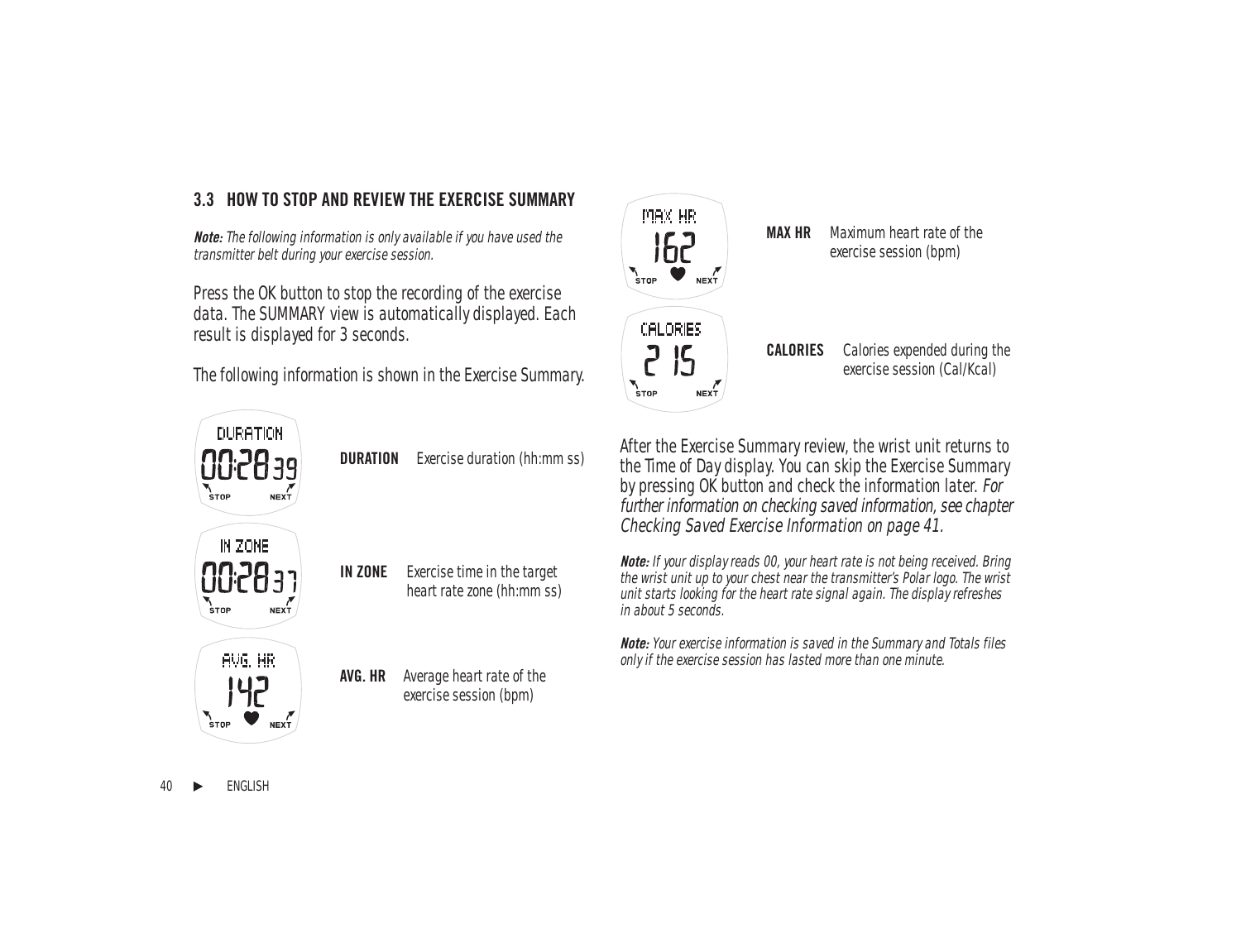# **4. CHECKING SAVED EXERCISE INFORMATION**

## **4.1 SUMMARY FILE**

You can review your latest exercise information in the Summary file.

- 1. In the Time of Day display, press SET. **SUMMARY** is displayed.
- 2. Press OK to start reviewing the data. **DATE** is displayed.
- 3. Scroll with the SET to see the following exercise information:
- **DATE** Exercise session date
- **DURATION** Exercise session duration<br>**IN ZONE** Exercise time in target zor
- **Exercise time in target zone**
- **AVG. HR** Average heart rate of the exercise session
- **MAX HR** Maximum heart rate of the exercise session<br>**CALORIES** Calories expended during the exercise session
- Calories expended during the exercise session

4. Press OK. **SUMMARY** is displayed.

You can proceed to the Totals menu by pressing SET (**TOTALS** is displayed). For further information on Totals, see the section Totals File in the next chapter. Alternatively, return to the Time of Day display by pressing and holding OK.

## **4.2 TOTALS FILE**

You can review cumulative exercise information in the Totals file.

- 1. If you start from the Time of Day display, press SET twice. **TOTALS** is displayed.
- 2. Press OK to start reviewing the data. **TOT. TIME** is displayed.
- 3. Scroll with SET to see the following exercise information:
- **TOT. TIME** Total accumulation of exercise time and the date the accumulation started.
- **TOT. KCAL** Total calorie expenditure and the date the accumulation started.
- **COUNT** Total number of all exercise sessions and the date the accumulation started.
- **PER WEEK** Average frequency of exercise sessions per week (starting from Monday 00:00.00).
- **RESET ALL** Resets all information in the Totals mode to zero.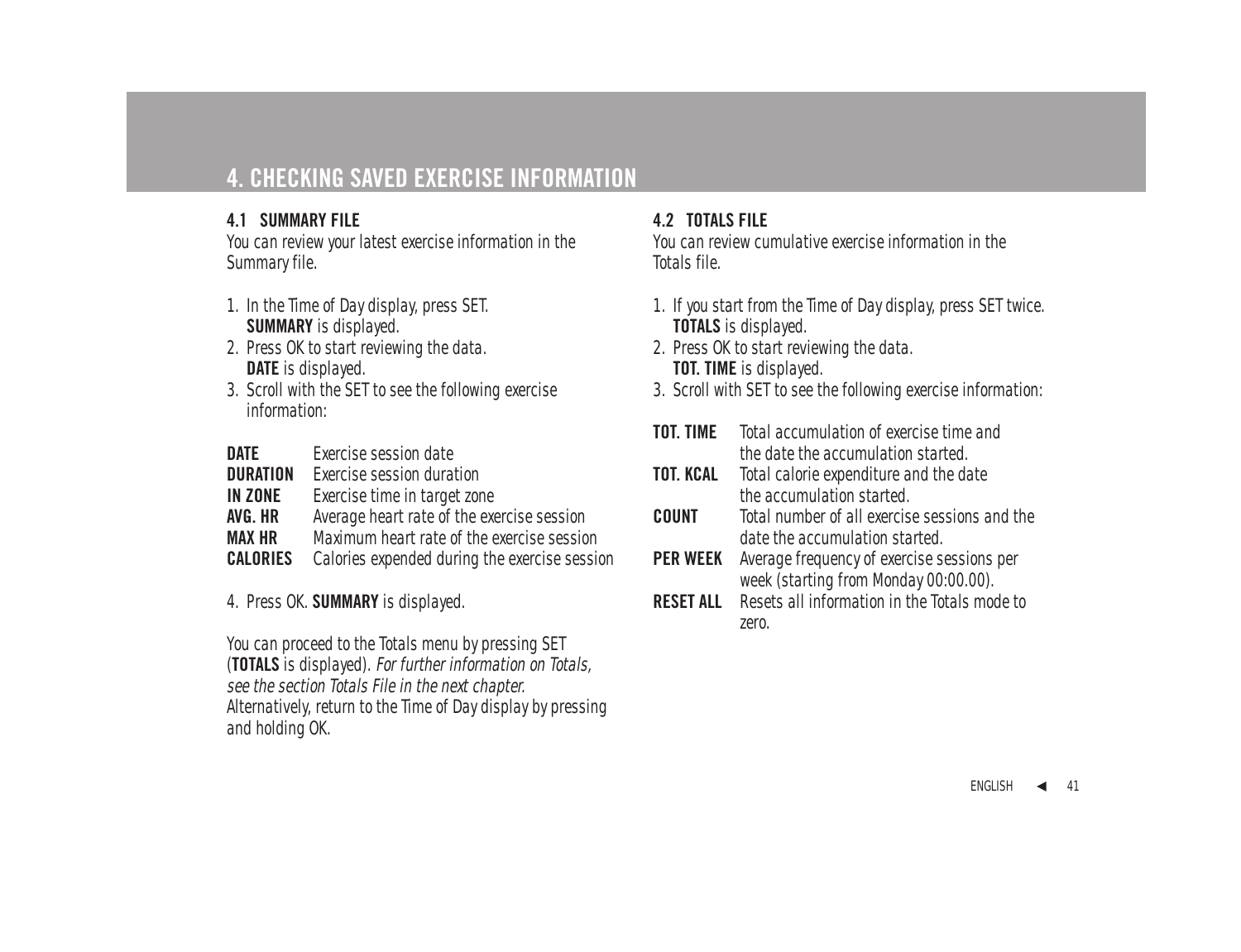If you wish to reset all the information, press OK. **RESET** flashes on the display. Select **RESET** or **NO RESET** with SET.

Confirm your choice with the OK button. **RESET ALL** is displayed.

4. Press and hold the OK button until the wrist unit returns to the Time of Day display.



**Note:** You can also reset an individual Total value in the Totals menu. Press the SET button to review the **TOTALS** menu and find the value you want to reset. Press and hold the SET button until the wrist unit asks if you want to reset the value (**RESET?**). Continue pressing and holding the SET button until the value is reset to zero. The accumulation date is set to the current date.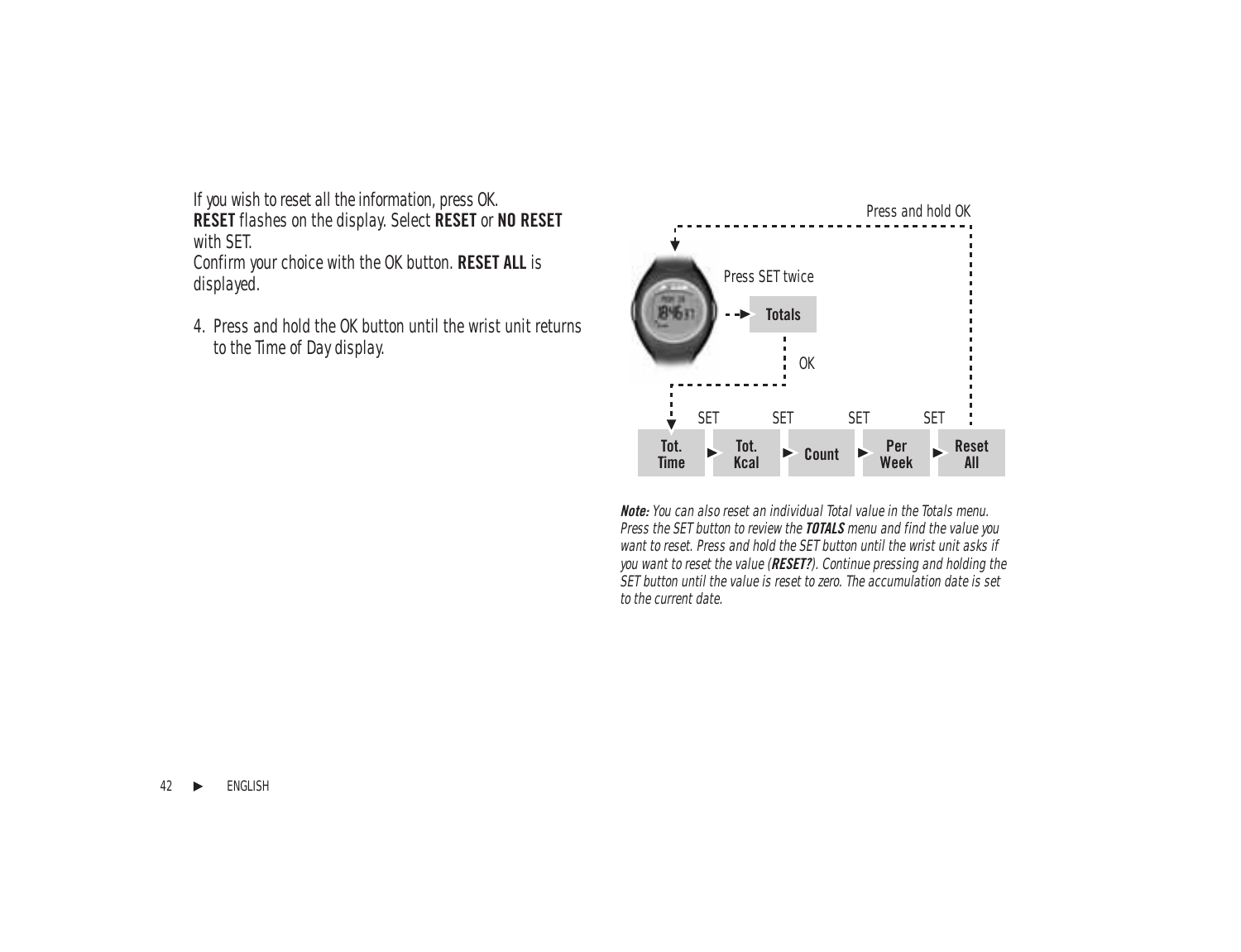# **5. HOW TO CHANGE SETTINGS**

In the Settings menu, you can view or change the information you have set earlier, such as heart rate limits, your personal information and watch settings. You can also prepare your settings and transfer them to your wrist unit from your PC. For further information, see the section Transferring Settings from Your Computer on page 45.

- 1. In the Time of Day display, press SET until **SETTINGS** is displayed.
- 2. Press OK. **LIMIT SET** is displayed.
- 3. Press SET to browse **LIMIT SET**, **SOUND SET**, **WATCH SET**, **USER SET** or **UNIT SET**.
- 4. Press OK to enter the desired setting.

**Note:** You can return to the Time of Day display at any stage by pressing and holding the OK button.



# **5.1 HEART RATE LIMITS SETTINGS**

These are the heart rate limits that are used during your exercise session. The wrist unit calculates your personal target heart rate limits based on your age. You can also set the target heart rate limits yourself. For further information on determining your personal target heart rate limits, see the section Target Heart Rate Zone on page 46.



114. 单. 133

SET.#

 $\star$  OK

## If you start from the Time of Day display, repeat steps 1-4.

- 5. **LIMITS** is displayed. Press SET to select heart rate limits as beats per minute (**HR**) or as a percentage of your maximum heart rate (HR<sub>MAX</sub><sup>%</sup>). Press OK.
- 6. **HIGH LIMIT** is displayed. Select the higher limit value with SET. Press OK.
- 7. **LOW LIMIT** is displayed. Select the lower limit value with SET. Press OK.
- 8. **LIMIT SET** is displayed. Press SET to proceed to SOUND SET. Press OK.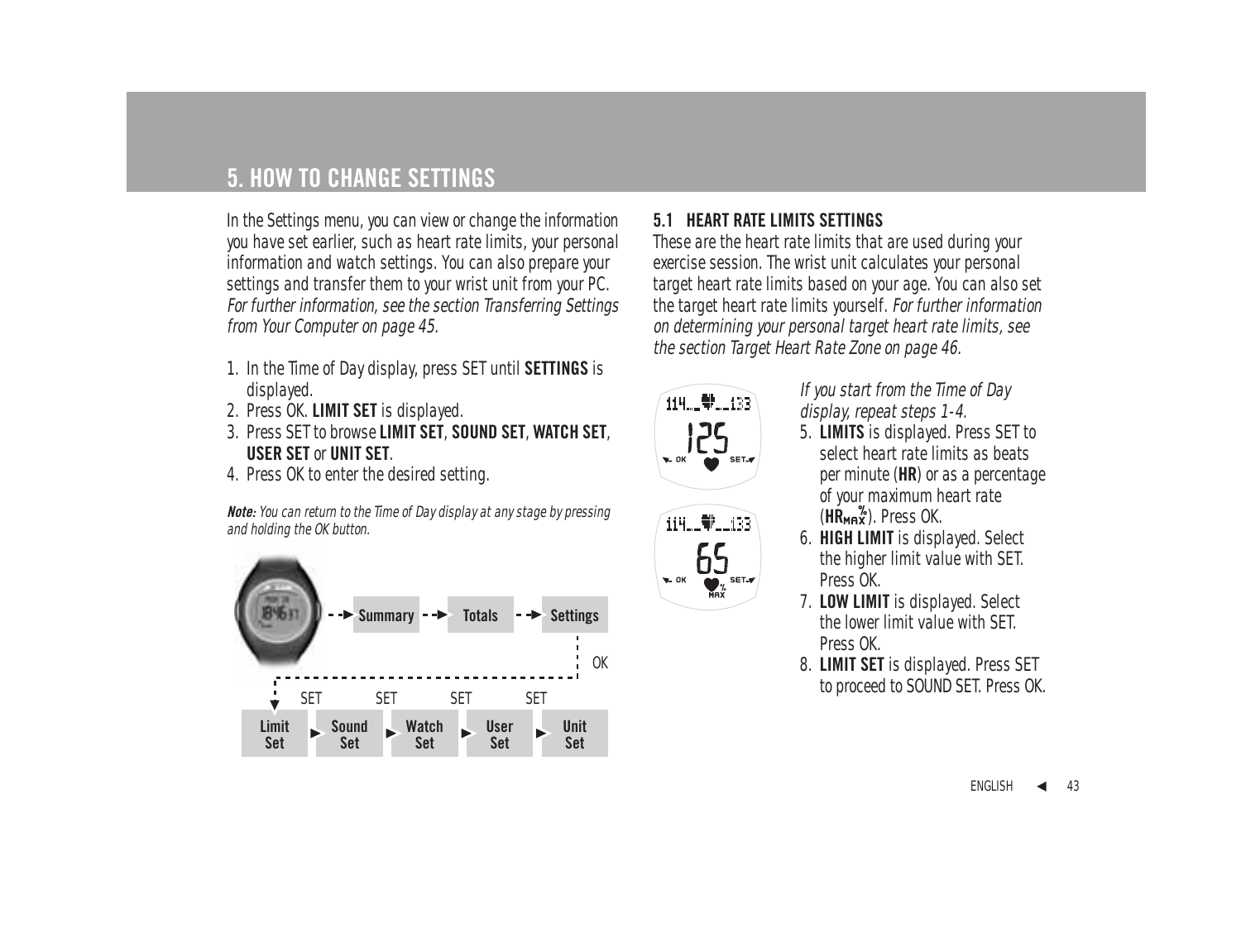## **5.2 SOUND SETTING**

If you start from the Time of Day display, repeat steps 1-4.

- 5. **SOUND SET** is displayed. Select sound **ON** or **OFF** with SET. Press OK
- 6. Press SET to proceed to Watch Settings. Press OK.

## **5.3 WATCH SETTINGS**

**Note:** The time and date are presented in two ways. Select the presentation mode by choosing 12h (date: month, day, year) or 24h (date: day, month, year) mode.

# Alarm •)) Setting

If you start from the Time of Day display, repeat steps 1-4.

5. **ALARM** is displayed. Select **ALARM ON** or **OFF** with SET. Press OK.

**ALARM OFF:** Proceed to Time Setting step 6. **ALARM ON (24 h mode):** Select the hours with SET. Press OK. Select the minutes with SET. Press OK to proceed to Time Setting step 6.

**ALARM ON (12 h mode):** Select **AM** or **PM** with SET. Press OK. Select the hours for the alarm with SET. Press OK. Select the minutes with SET. Press OK to proceed to Time Setting step 6.

## **Time Setting**

If you start from the Time of Day display, repeat steps 1-4.

- 5. **ALARM** is displayed. Press OK until **TIME** is displayed.
- 6. Select 12 h or 24 h mode with SET. Press OK.
- 7. Only when 12 h mode is in use: Select **AM** or **PM** with SET. Press OK
- 8. Select the hours with SET. Press OK.
- 9. Select the minutes with SET. Press OK to proceed to Date Setting step 6.

## **Date Setting**

If you start from the Time of Day display, repeat steps 1-4.

- 5. **ALARM** is displayed. Press OK until **MONTH** or **DAY** is displayed.
- 6. Select **MONTH** or **DAY** with SET. Press OK.
- 7. Select **DAY** or **MONTH** with SET. Press OK.
- 8. Select **YEAR** with SET. Press OK.
- 9. Press SET to proceed to User Information Settings. Press OK.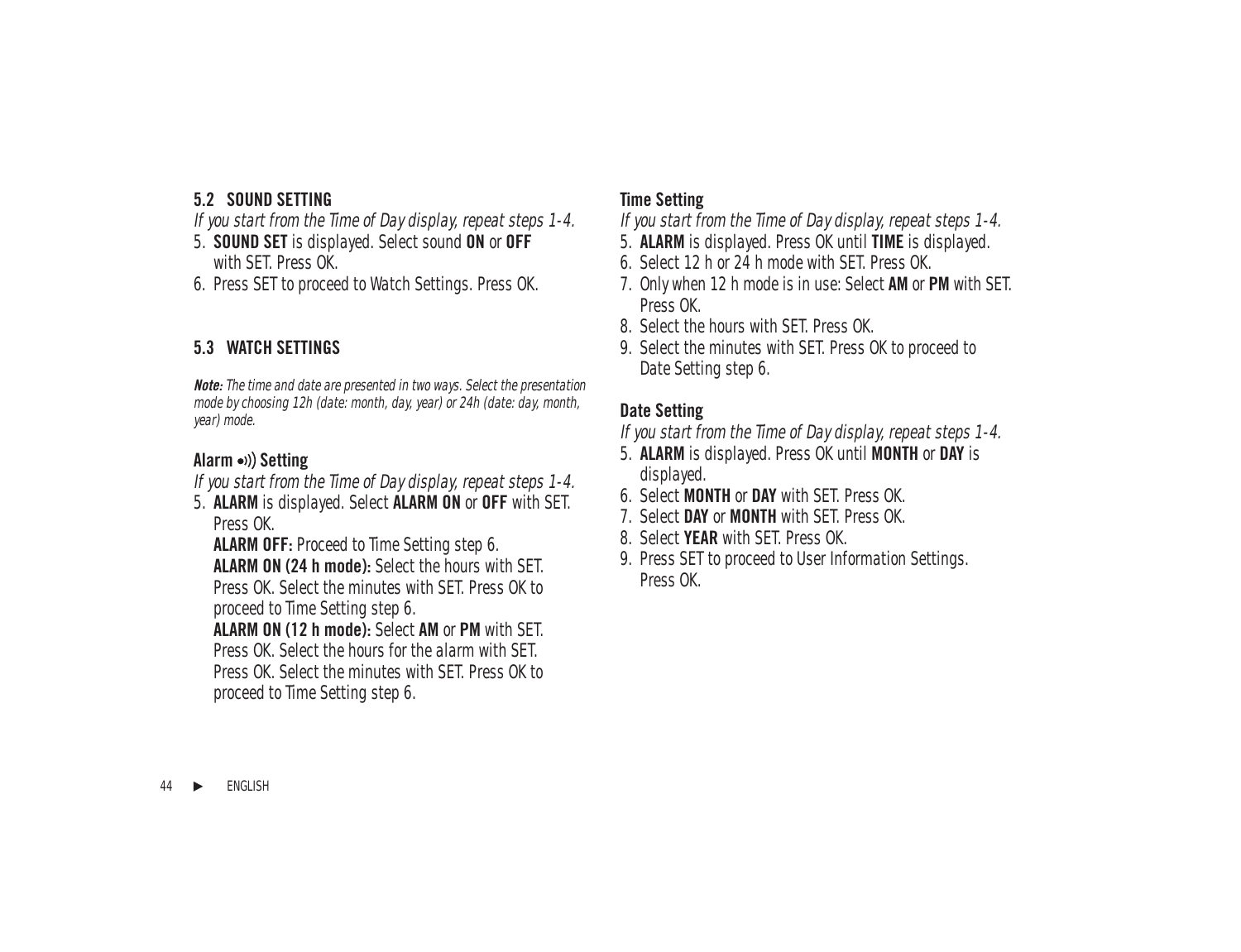## **5.4 USER INFORMATION SETTINGS**

If you start from the Time of Day display, repeat steps 1-4.

- 5. **WEIGHT (LBS/KG)** is displayed. Adjust your weight with SET. Press OK to proceed to height setting.
- 6. **HEIGHT:** Adjust your height with SET. Press OK to proceed to age setting.

**Note:** If you use lb/ft, you need to set feet first and then inches.

- 7. **AGE:** Adjust your age with SET. Press OK to proceed to gender setting.
- 8. **SEX:** Select FEMALE or MALE with SET. Press OK.
- 9. Press SET to proceed to Unit Setting. Press OK.

# **5.5 UNIT SETTING**

If you start from the Time of Day display, repeat steps 1-4.

- 5. **UNIT** is displayed. Select **LB/FT** or **KG/CM** with SET. Press OK.
- 6. Return to the Time of Day display by pressing and holding OK.

## **5.6 TRANSFERRING SETTINGS FROM YOUR COMPUTER**

Your Polar F4 heart rate monitor offers you the option of transferring all the settings easily from your PC to your wrist unit via Polar UpLink feature.



In order to to be able to use the UpLink feature, you need a computer with a sound card and dynamic loudspeakers or headphones.

For further instructions see www.polar.fi/fitness.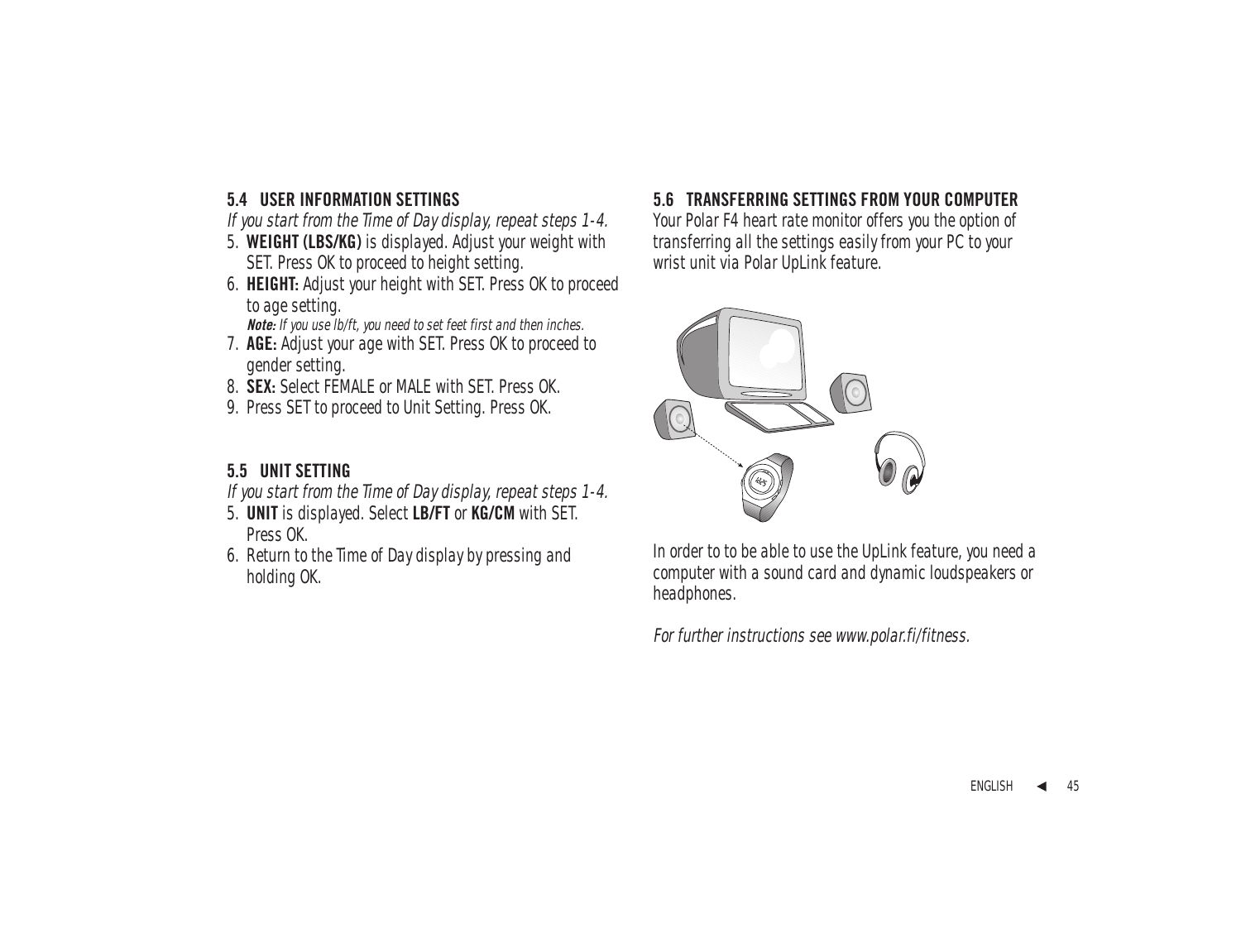# **6. TARGET HEART RATE ZONE**

Your target heart rate zone is a range between the lower and upper heart rate limits expressed as percentages of your maximum heart rate  $(HR<sub>max</sub>)$  or as beats per minute (bpm).  $HR<sub>max</sub>$  is the highest number of heartbeats per minute during maximum physical exertion. The wrist unit calculates your HR<sub>max</sub> according to your age: Maximum heart rate = 220–age. For more accurate measurement of your HR<sub>max</sub> visit your doctor or exercise physiologist for an exercise stress test.

In exercise, different heart rate zones produce different results. The heart rate zones that suit you depend on your goal and your basic physical condition.

## **Target Heart Rate Intensity Zones**

The table below contains target heart rate intensity zones in beats per minute (bpm) estimated by age in 5-year intervals. Calculate your own HRmax, write down your own target heart rate zones and select the ones suitable for your exercise.

| Age | $HR_{max}$<br>$(220 - aqe)$ | Light<br>Intensity<br>60-70% of HR <sub>max</sub> | Moderate<br>Intensity<br>70-80% of HR <sub>max</sub> | Hard<br>Intensity<br>80-90% of HR <sub>max</sub> |
|-----|-----------------------------|---------------------------------------------------|------------------------------------------------------|--------------------------------------------------|
| 20  | 200                         | $120 - 140$                                       | 140-160                                              | 160-180                                          |
| 25  | 195                         | 117-137                                           | 137-156                                              | 156-176                                          |
| 30  | 190                         | 114-133                                           | 133-152                                              | 152-171                                          |
| 35  | 185                         | 111-130                                           | 130-148                                              | 148-167                                          |
| 40  | 180                         | 108-126                                           | 126-144                                              | 144-162                                          |
| 45  | 175                         | 105-123                                           | 123-140                                              | 140-158                                          |
| 50  | 170                         | 102-119                                           | 119-136                                              | 136-153                                          |
| 55  | 165                         | 99-116                                            | 116-132                                              | 132-149                                          |
| 60  | 160                         | 96-112                                            | 112-128                                              | 128-144                                          |
| 65  | 155                         | 93-109                                            | 109-124                                              | 124-140                                          |
|     |                             |                                                   |                                                      |                                                  |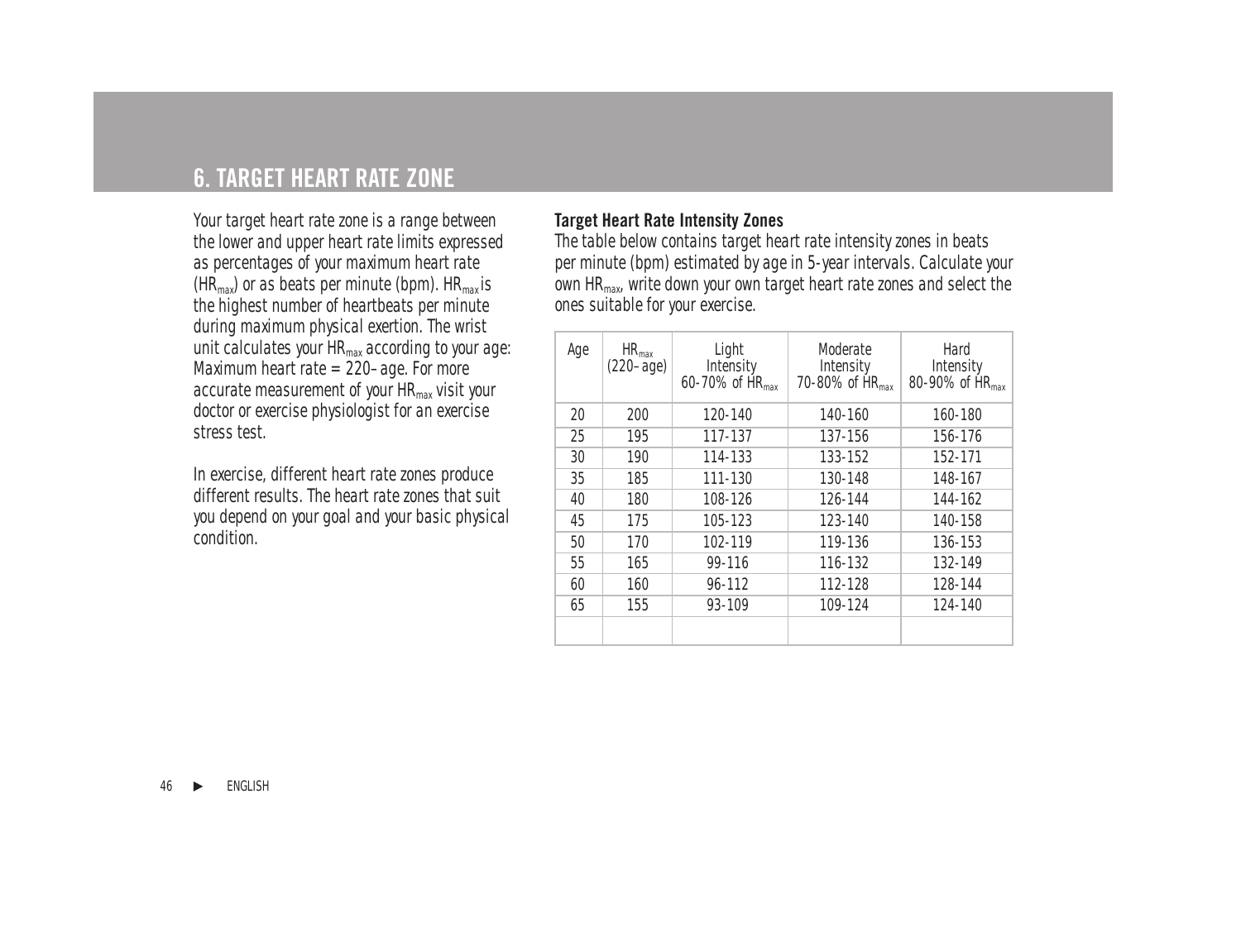When your heart beats at 60-70% of your  $HR_{max}$  ( $HR_{max}$ ), you are in the **Light Intensity Zone**. Whether you have just started working out or you exercise fairly regularly, much of your workout will be in this zone. Fat is the body's main source of energy at this level of intensity; therefore this zone is also good for weight control. This intensity still feels fairly easy for most people and provides, for example, the following benefits:

- Helps in weight control
- Improves endurance
- Improves cardiovascular (aerobic) fitness

Push on to 70-80% of your  $HR_{max}$  and you are in the **Moderate Intensity Zone**. This is especially good for people who are exercising regularly. For most people, this is often the fastest pace they can maintain and still remain comfortable and free of pain. Exercising in this zone is particularly effective for improving cardiovascular fitness. If you are out of shape, your muscles will use carbohydrates for fuel when you are exercising in this zone. As you get fitter, your body starts using a higher and higher percentage of fat for fuel, thus preserving its limited stores of muscle carbohydrate. Exercising in the moderate intensity zone results in some additional benefits:

- Improves cardiovascular fitness
- Improves endurance
- Helps in weight control
- Accustoms your body to exercising at a faster pace
- Helps to increase the speed you can maintain without building up lactic acid (your anaerobic threshold)

At 80-90% of your HRmax, you have moved into the **Hard Intensity Zone**. Exercise in the hard intensity zone definitely feels "hard". You will find yourself breathing heavily, having tired muscles and feeling fatigued. This intensity is recommended occasionally for fit people. Exercising in this zone is intensive, so it provides some unique benefits.

- Increases muscles' tolerance to lactic acid
- Improves hard, short effort ability

When you exercise in the right intensity zones, it guarantees your enjoyment in your favourite sports. Alternate between intensity zones to improve your fitness and get variation in your exercise. Remember that the lower the intensity the longer you can comfortably exercise in it. Exercise in higher intensity for shorter periods.

**Note:** Polar target heart rate intensity definition is modified from international exercise science authorities' recommendations in which light intensity can reach lower than 60% of  $HR_{\text{max}}$ .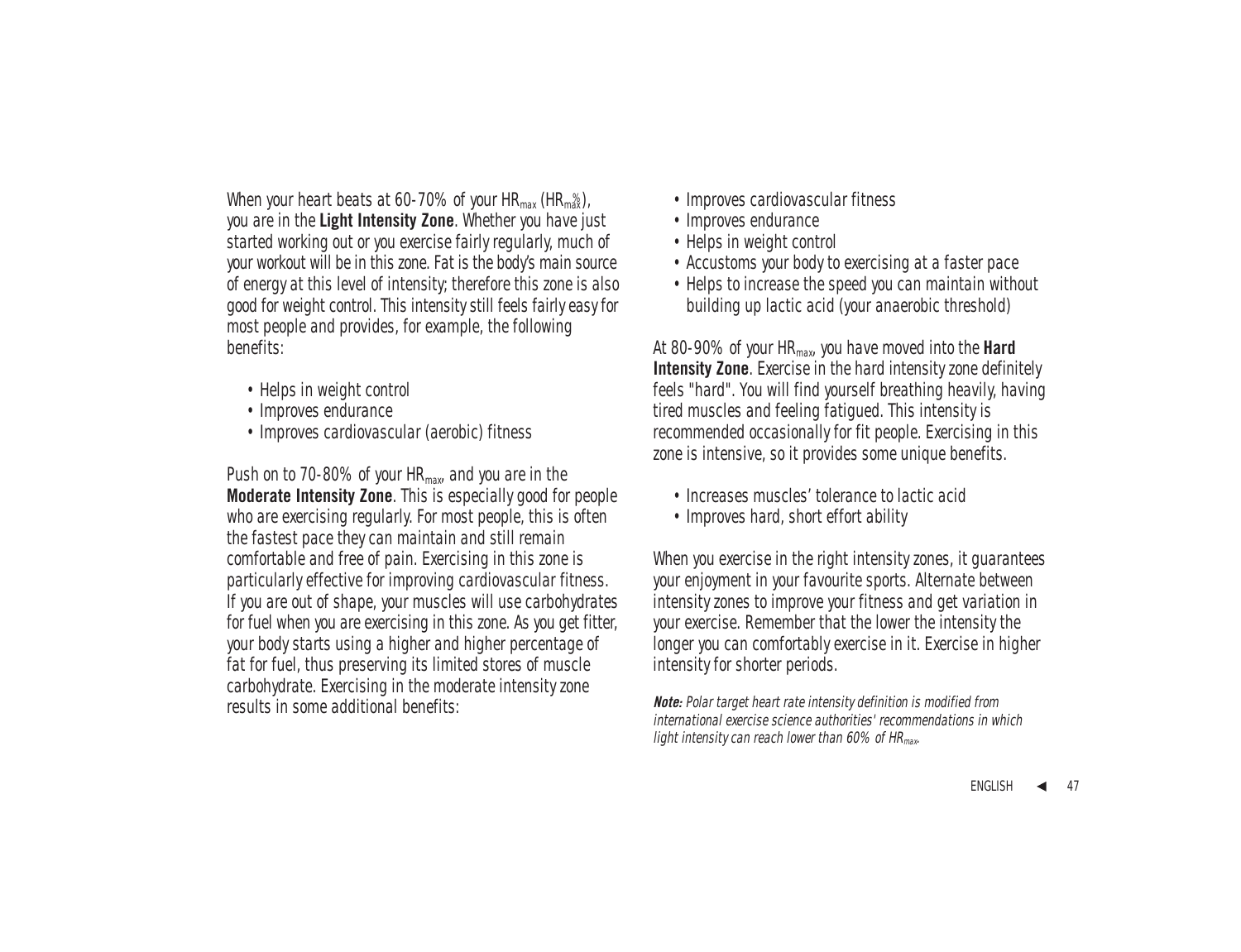# **7. CARE AND MAINTENANCE**

Your Polar heart rate monitor is a high-tech instrument and should be treated with care. The suggestions below will help you fulfill the guarantee obligations and enjoy the product for many years to come.

### **Taking Care of Your Polar Heart Rate Monitor**

- Clean the transmitter regularly after use with a mild soap and water solution. Dry it carefully with a soft towel. Keep the wrist unit clean and wipe off any moisture. Never use alcohol or any abrasive material such as steel wool or cleaning chemicals.
- Do not dry the transmitter in any other way than with a towel. Mishandling may damage the electrodes.
- Never store the transmitter wet. Sweat and moisture can keep its electrodes wet and the transmitter activated, which shortens the battery life span.
- Store your heart rate monitor in a cool and dry place. Do not store it in any kind of non-breathing material, such as a plastic bag or a sports bag if it is wet.
- Do not bend or stretch the transmitter. This may damage the electrodes.
- Keep your heart rate monitor out of extreme cold and heat. The operating temperature is 14 °F to 122 °F/ -10 °C to +50 °C.
- Do not expose the heart rate monitor to direct sunlight for extended periods, such as by leaving it in a car.

### **Service**

During the two-year guarantee/warranty period we recommend that you have service done by an authorised Polar Service Center. The warranty does not cover damage or consequential damage caused by service not authorised by Polar Electro.

#### **Transmitter Batteries**

The estimated average battery life span of the transmitter is 2500 hours of use. If you suspect that the transmitter battery has run out, contact your authorized Polar Service Center for a replacement transmitter. Polar recycles used transmitters.

### **Wrist Unit Batteries**

The estimated average battery life span of the wrist unit is two years in normal use (including 1h/day, 7 days a week of exercising). Please note that excessive use of the alarm signals drain the battery more rapidly. The battery symbol  $\blacksquare$  indicates that the battery should be replaced.

#### **Note:**

• If you have set the alarm before the symbol is displayed, the alarm will still activate until the battery runs out.

If you try to reset the alarm the wrist unit displays Battery Low. You cannot reset the alarm until the battery is changed.

- In cold conditions the low battery indicator may appear, but the indicator is deactivated when you return to a normal temperature.
- Do not open the wrist unit yourself. To ensure the water resistance properties and the use of authorized components, the wrist unit battery should be replaced by an authorized Polar Service Center only. At the same time a full periodic check of the Polar heart rate monitor will be done.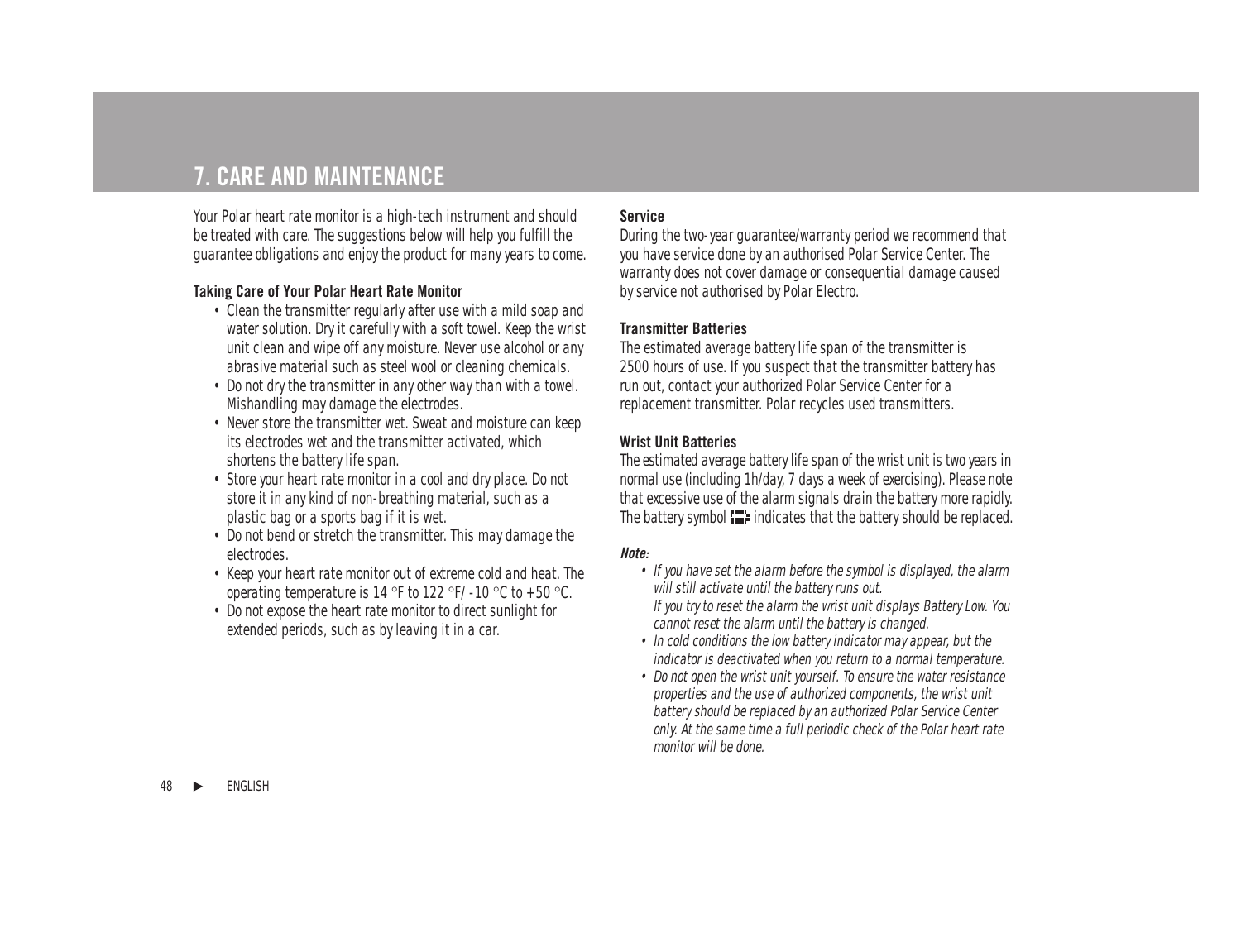# **8. PRECAUTIONS**

## **8.1 INTERFERENCE DURING EXERCISE**

#### **Electromagnetic Interference**

Disturbances may occur near high voltage power lines, traffic lights, overhead lines of electric railways, electric bus lines or trams, televisions, car motors, bike computers, some motor driven exercise equipment, cellular phones, or when you walk through electric security gates.

### **Exercise Equipment**

Several pieces of exercise equipment with electronic or electrical components such as LED displays, motors, and electrical brakes may cause interfering stray signals. To try to tackle these problems, relocate the wrist unit as follows:

- 1. Remove the transmitter from your chest and use the exercise equipment as you would normally.
- 2. Relocate the wrist unit until you find an area in, which it displays no stray reading and 00 is displayed. Interference is often worst right in front of the display panel of the equipment, while the left or right side of the display is relatively free of disturbance.
- 3. Put the transmitter back on your chest and keep the wrist unit in this interference-free area as far as it is possible.
- 4. If the Polar heart rate monitor still does not work with the exercise equipment, this piece of equipment may be electrically too noisy for wireless heart rate measurement.

### **Crosstalk**

Polar F4 wrist unit picks up transmitter signals within 3 feet/1 meter. Other signals, picked up simultaneously from more than one transmitter, can cause incorrect readouts.

#### **Using The Polar F4 Heart Rate Monitor in a Water Environment**

Your Polar heart rate monitor is water resistant to 100 feet/30 meters. To maintain the water resistance, do not press the buttons of the wrist unit under water.

Users measuring their heart rate in water may experience interference for the following reasons:

- Pool water with high chlorine content and seawater are very conductive. The electrodes of a transmitter may short-circuit, which prevents ECG signals from being detected by the transmitter.
- Jumping into water or strenuous muscle movement during competitive swimming may cause water resistance that shifts the transmitter on the body to a location where it is not possible to pick up ECG signals.
- The ECG signal strength depends on the individual and also varies depending on an individual's tissue composition. The percentage of people who have problems in heart rate measuring is considerably higher in water than in other environments.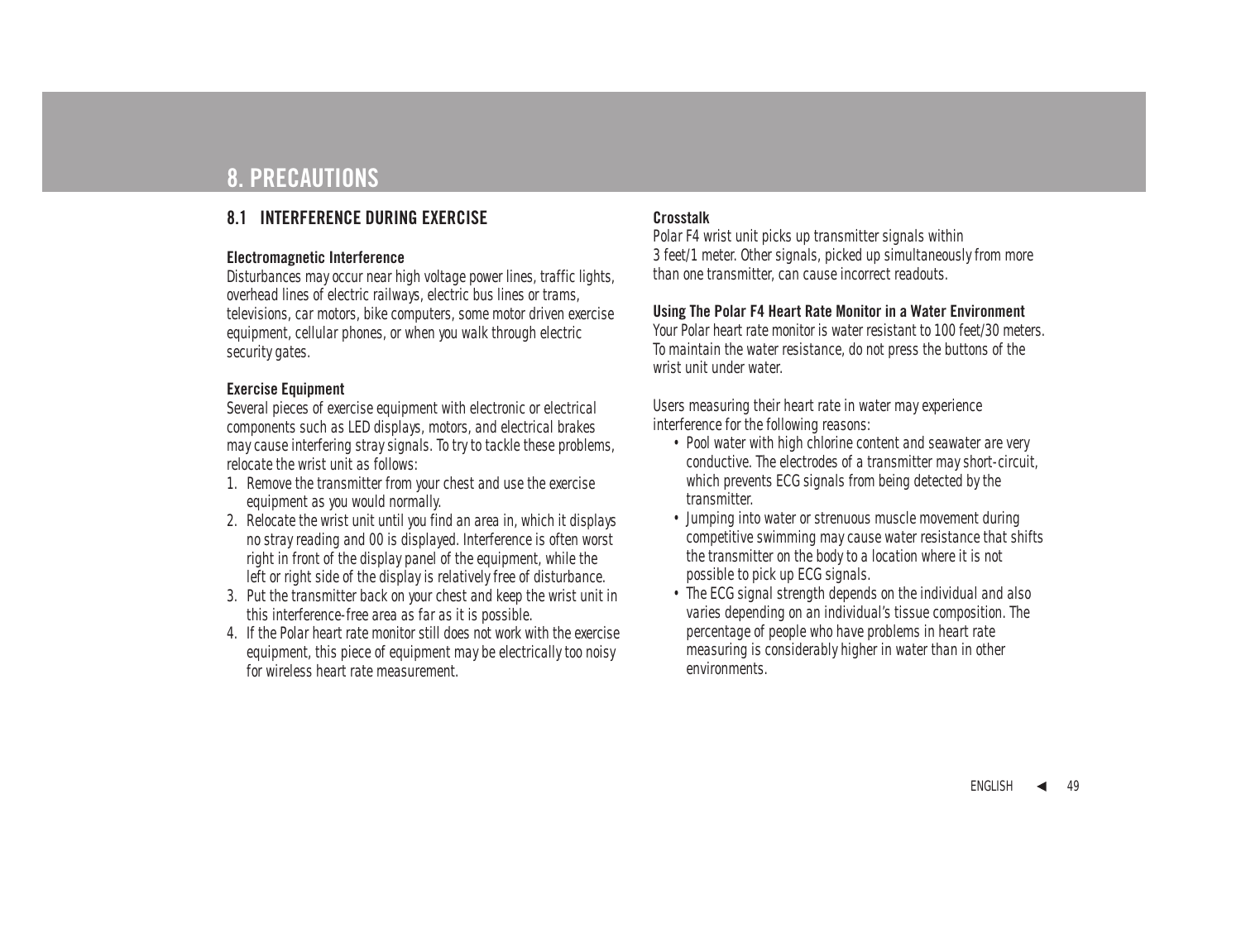## **8.2 MINIMIZING POSSIBLE RISKS WHEN EXERCISING**

Exercise may include some risk, especially for those who have been sedentary. Before starting a regular exercise program, it is recommended that you answer the following questions about your health status. If the answer is yes to any of these questions, we recommend that you consult a doctor before starting an exercise program.

- Have you been physically inactive for the past 5 years?
- Do you have high blood pressure?
- Do you have high blood cholesterol?
- Do you have symptoms of any disease?
- Are you taking any blood pressure or heart medication?
- Do you have a history of breathing problems?
- Are you recovering from a serious illness or medical treatment?
- Do you use a pacemaker or another implanted electronic device?
- Do you smoke?
- Are you pregnant?

Note that in addition to exercise intensity, medications for heart problems, blood pressure, psychical conditions, asthma and breathing, as well as some energy drinks, alcohol, and nicotine, can affect heart rate.

**It is important to be sensitive to your body's reactions during exercise.** If you feel unexpected pain or excessive fatigue when exercising, it is recommended that you stop the exercise or continue at a lighter intensity.

#### **Notice to persons with pacemakers, defibrillators, or other implanted electronic devices.** Individuals who have a pacemaker use the Polar heart rate monitor at their own risk. Before use, we always recommend an exercise test under a doctor's supervision. The test is to ensure the safety and reliability of the simultaneous use of the pacemaker and the heart rate monitor.

#### **If you are allergic to any substance that comes into contact with your skin or if you suspect an allergic reaction due to using the product,** check the listed materials in the Technical Specifications chapter on page 52. To avoid any skin reaction risk with the

transmitter, wear it over a shirt. However, moisten the shirt well under the electrodes to ensure flawless operation.

**Note:** The combined impact of moisture and intense abrasion may cause black color to come off the transmitter's surface, which might stain light-colored clothes especially.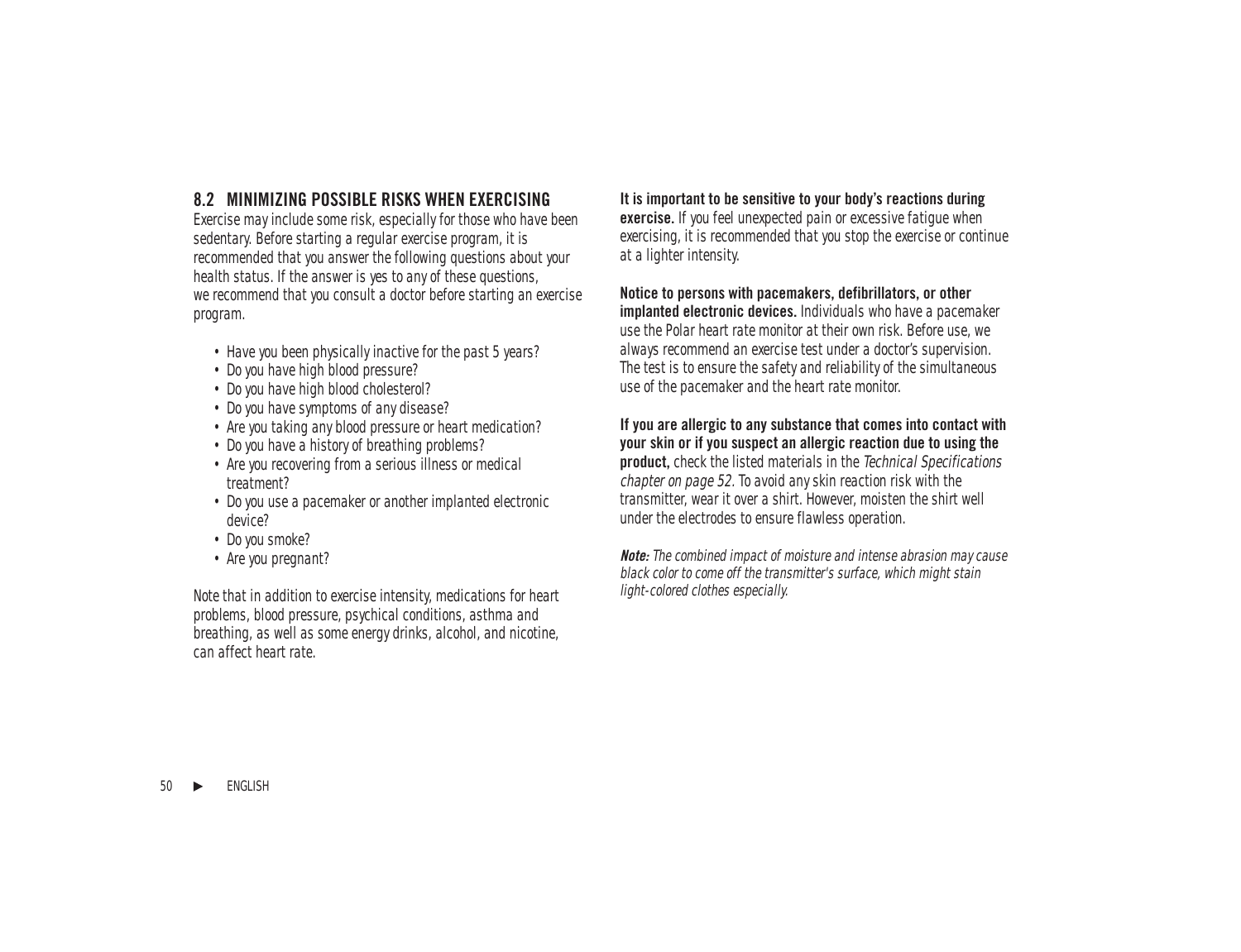# **9. FREQUENTLY ASKED QUESTIONS**

#### **What should I do if...**

#### **…I don't know where I am in the menu?**

Press and hold the OK button until the time of day is displayed.

### **…there is no heart rate reading (00)?**

- 1. Check that the electrodes of the transmitter are moistened and that you are wearing it as instructed.
- 2. Check that you have kept the transmitter clean.
- 3. Check that there are no sources of electromagnetic radiation in close vicinity to the Polar wrist unit, such as TV sets, cellular phones, CRT monitors etc.
- 4. Have you had a cardiac event that may have altered your ECG waveform? In this case, consult your physician.

## **…heart symbol flashes irregularly?**

- 1. Check that your wrist unit is inside the transmission range and not further that 3 feet/1 meter from the Polar transmitter you are wearing.
- 2. Check that the elastic strap has not become loose during exercise.
- 3. Make sure that the electrodes of the transmitter are moistened.
- 4. Make sure that there is no other heart rate transmitter within the reception range (3 feet/1 meter).
- 5. Cardiac arrhythmia may cause irregular readings. In this case, consult your physician.

#### **…heart rate reading becomes erratic or extremely high?**

You may have come within range of strong electromagnetic signals, which can cause erratic readings on the wrist unit display. Check your surroundings and move further away from the source of the disturbance.

#### **…the display is blank?**

The Polar F4 heart rate monitor is in battery saving mode when it is dispatched from the factory. To activate it, press any of the buttons. The Basic Settings starts. See the section, Basic Settings on page 37.

### **…the display is fading?**

The first sign of an expired battery is the low battery  $\blacksquare$  symbol. Have the batteries checked. After battery replacement, you only need to set the time of day and date in the Basic Settings. After setting these values you can get to the Time of Day display by pressing and holding the OK button.

#### **…the buttons do not react?**

Reset the wrist unit by pressing and holding both buttons. The display is filled with digits. By pressing any button the unit goes to the Basic Settings mode (**SETTINGS** is displayed). When you have completed the Basic Settings, the unit returns automatically to the Time of Day display. If this does not work, have the batteries checked.

#### **…the wrist unit battery needs changing?**

We recommend that all service should be done by an authorized Polar Service Center. The two-year International Guarantee/Warranty does not cover damage or consequential damage caused by service not authorized by Polar Electro. Polar Service Center will test your wrist unit for water resistance after battery replacement and makes a full periodic check of your complete Polar heart rate monitor.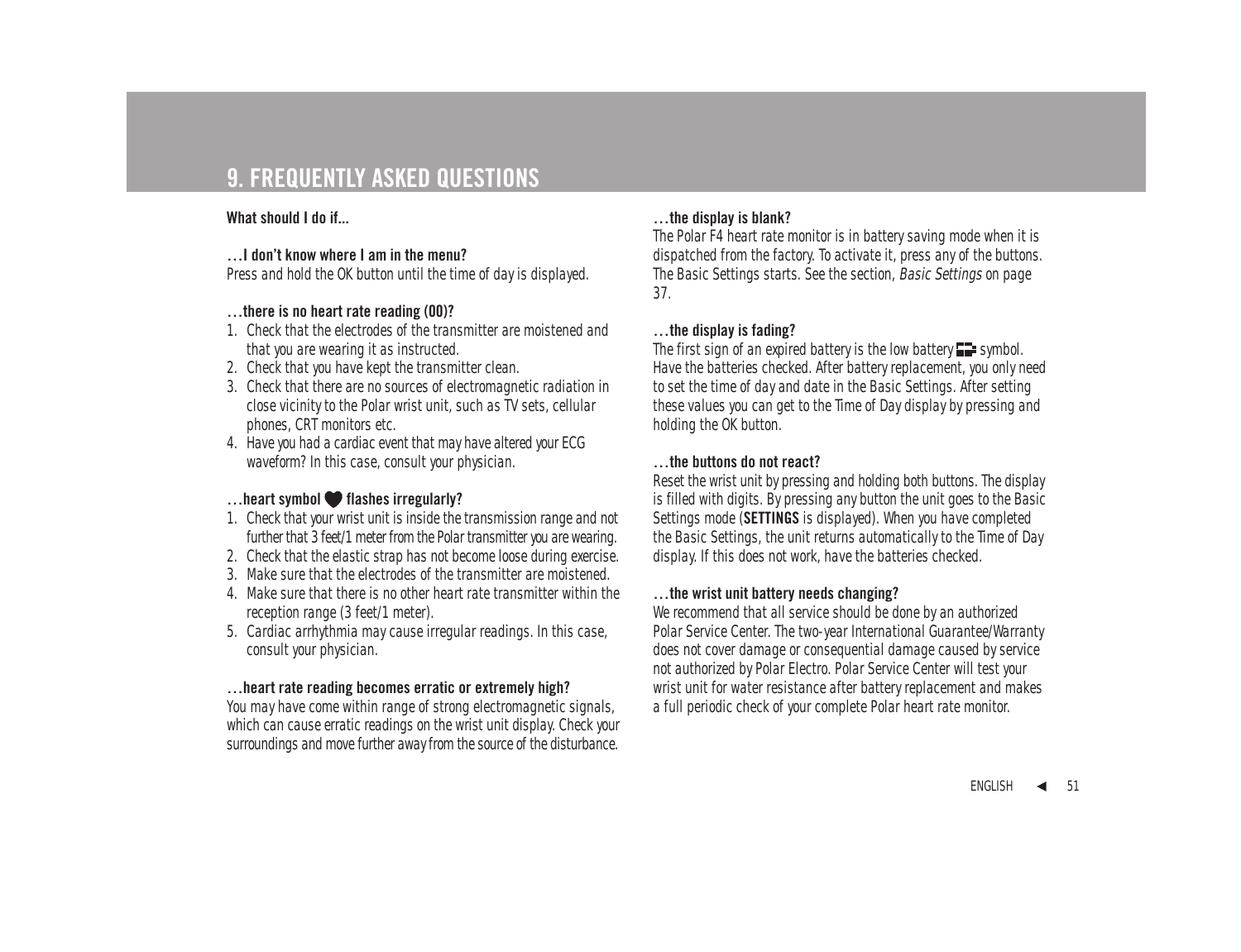# **10. TECHNICAL SPECIFICATION**

The Polar F4 heart rate monitor is designed to

- help users to achieve their personal fitness goals.
- indicate the level of physiological strain and intensity during an exercise session.

No other use is intended or implied.

### **Wrist Unit**

| Battery type:          | CR 1632                                                 |
|------------------------|---------------------------------------------------------|
| Battery life:          | Average 2 years (Exercise 1h/day,                       |
|                        | 7 days/week)                                            |
|                        | Operating temperature: 14 °F to 122 °F/-10 °C to +50 °C |
| Water resistance:      | 100 feet/30 meters                                      |
| Accuracy of heart      |                                                         |
| rate measurement:      | $\pm$ 1% or $\pm$ 1 bpm, whichever is larger,           |
|                        | definition applies to steady state conditions           |
| Watch accuracy error:  | better than $\pm$ 0.5 seconds/day                       |
|                        | at 77 °F/ 25 °C                                         |
| Wrist Strap Material:  | Thermoplastic Polyurethane (TPU)                        |
| Wrist Strap Buckle and |                                                         |
| Strap Tonque Material: | Polyoxymethylene (POM)                                  |
| Back cover material:   | Stainless steel complying with the nickel               |
|                        | release regulations of the EU (EU Directive             |
|                        | 94/27/EU and its amendment 1999/C 205/05).              |
|                        |                                                         |

Heart rate is displayed as the number of heartbeats per minute (bpm) or as a percentage of your maximum heart rate  $(HR_{max}^{\%})$ .

### **Transmitter**

Battery type:<br>
Built-in Lithium Cell<br>
Battery life:<br>
Average 2500 hours Average 2500 hours of use Operating temperature:  $14^\circ$ F to  $122^\circ$ F/- $10^\circ$ C to  $+50^\circ$ C<br>Material: Polyurethane Polyurethane<br>Waterproof Water resistance:

## **Elastic Strap**

Buckle material: Polyurethane

Fabric material: Nylon, polyester, and natural rubber including a small amount of latex

## **Limit Values**

| Chronometer           |  |  |
|-----------------------|--|--|
| Heart rate limits     |  |  |
| Total time            |  |  |
| <b>Total calories</b> |  |  |
| Total exercise count  |  |  |

23 h 59 min 59 s  $30-199$  bpm  $0-9999$  h 59 min 59 s 0-999999 (Cal/Kcal) 65 535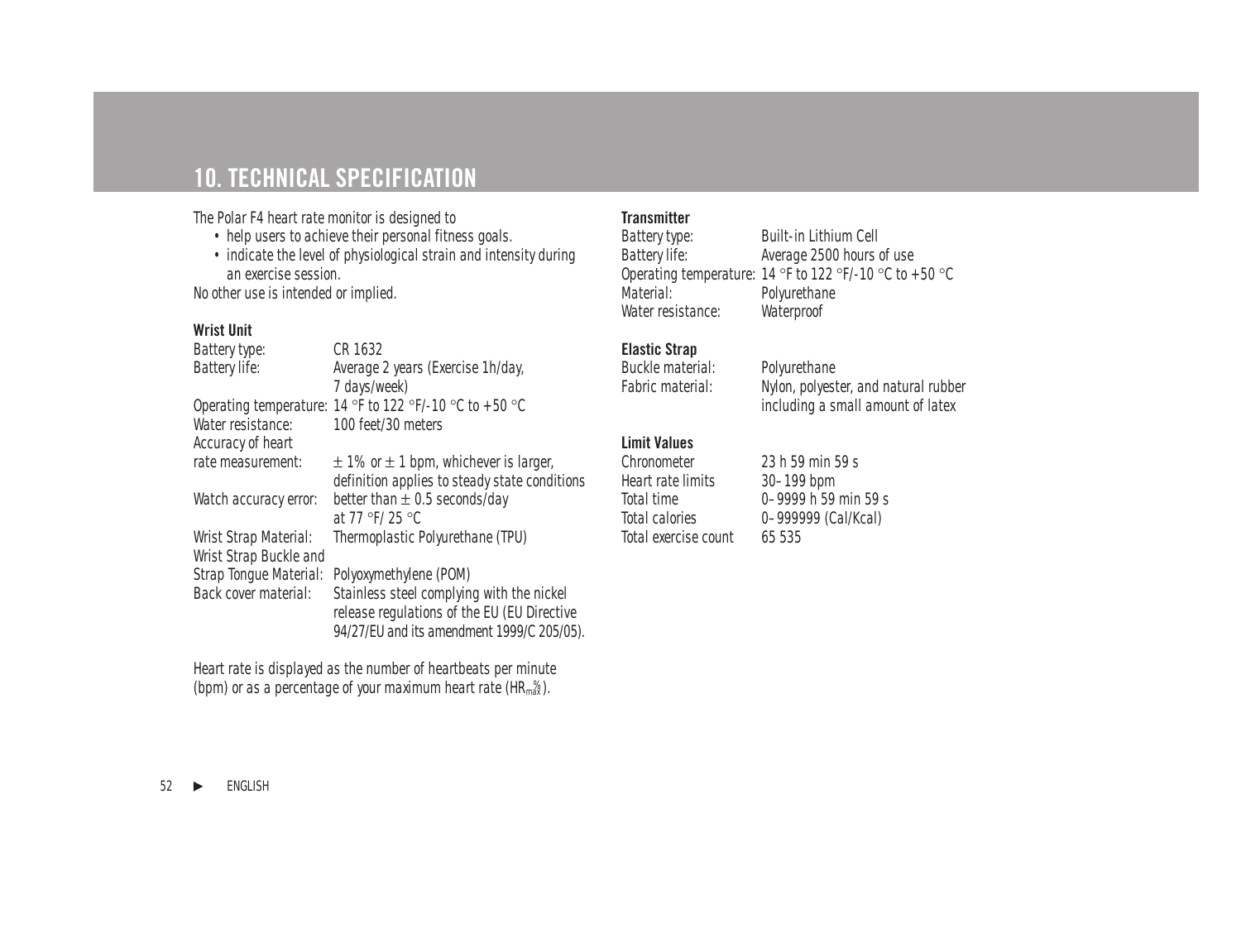# **11. LIMITED POLAR INTERNATIONAL GUARANTEE**

- This limited Polar international guarantee is issued by Polar Electro Inc. for the consumers who have purchased this product in the USA or Canada. This limited Polar international guarantee is issued by Polar Electro Oy for the consumers who have purchased this product in other countries.
- Polar Electro Inc. / Polar Electro Oy guarantees to the original consumer/purchaser of this product that the product will be free from defects in material or workmanship for two years from the date of purchase.
- **Please keep the receipt or International Guarantee Card, which is your proof of purchase!**
- Guarantee does not cover battery, damage due to misuse, abuse, accidents or non-compliance with the precautions; improper maintenance, commercial use, cracked or broken cases and elastic strap.
- Guarantee does not cover any damage/s, losses, costs or expenses, direct, indirect or incidental, consequential or special, arising out of, or related to the product. During the guarantee period the product will be either repaired or replaced at an authorized service center free of charge.
- This quarantee does not affect the consumer's statutory rights under applicable national or state laws in force, or the consumer's rights against the dealer arising from their sales/ purchase contract.



This CE marking shows compliance of this product with Directive 93/42/EEC.

Polar Electro Oy is a ISO 9001:2000 certified company.

Copyright © 2004 Polar Electro Oy, FIN-90440 KEMPELE, Finland. All rights reserved. No part of this manual may be used or reproduced in any form or by any means without prior written permission of Polar Electro Oy.

The names and logos marked with a ™ symbol in this user manual or in the package of this product are trademarks of Polar Electro Oy. The names and logos marked with a ® symbol in this user manual or in the package of this product are registered trademarks of Polar Electro Oy.